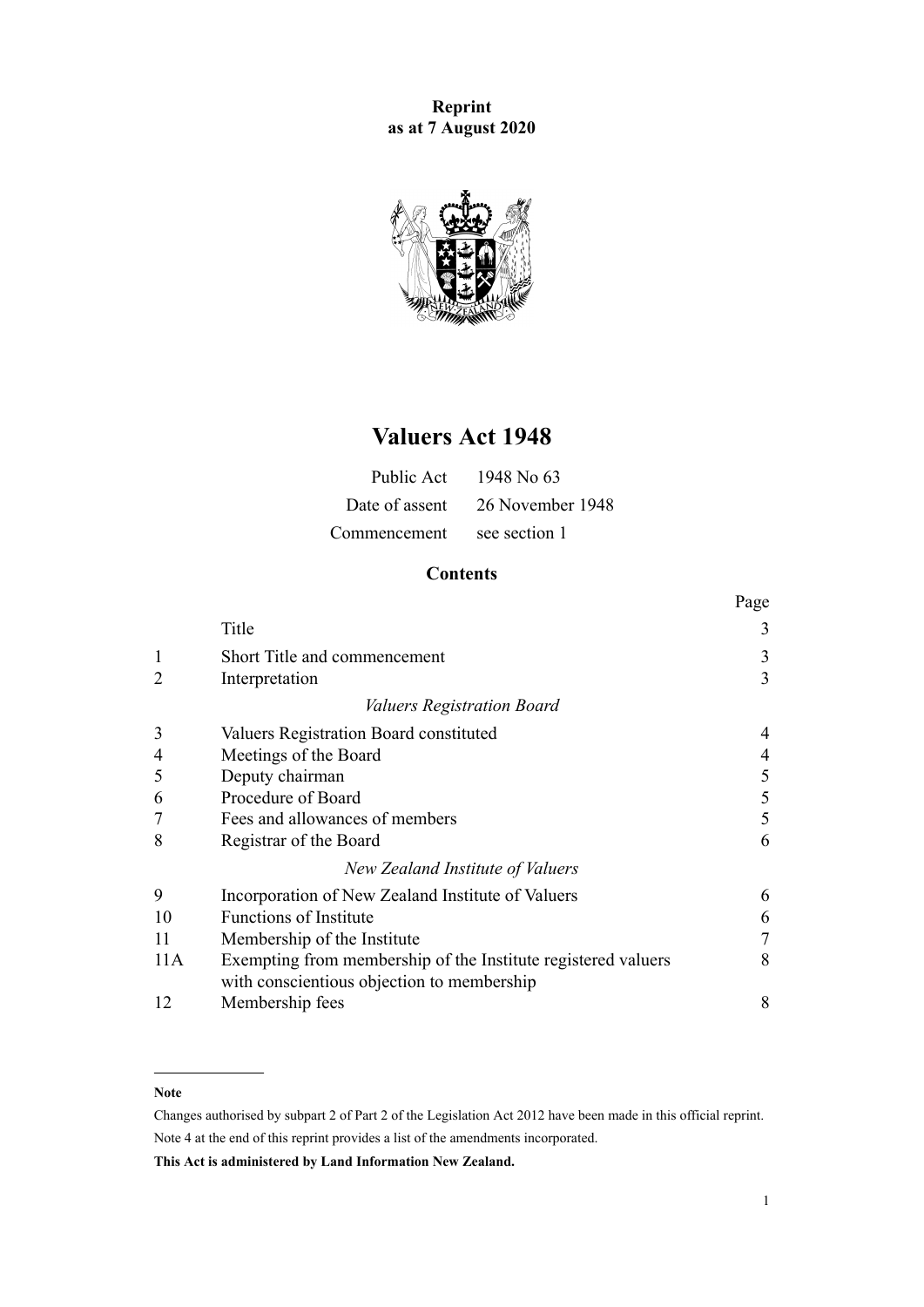|     | <b>Valuers Act 1948</b>                                                                      | Reprinted as at<br>7 August 2020 |
|-----|----------------------------------------------------------------------------------------------|----------------------------------|
| 13  | Council of the Institute                                                                     | 8                                |
| 14  | Powers of Council                                                                            | 9                                |
| 15  | Officers of Institute                                                                        | 9                                |
| 16  | Rules of Institute                                                                           | 9                                |
| 17  | Affairs of Institute to be managed temporarily by officers of<br>former incorporated society | 11                               |
|     | Registration of valuers                                                                      |                                  |
| 18  | <b>Register of Valuers</b>                                                                   | 11                               |
| 19  | Qualifications for registration                                                              | 11                               |
| 20  | Valuers to be classified as rural valuers or urban valuers<br>[Repealed]                     | 12                               |
| 21  | Application for registration                                                                 | 12                               |
| 22  | Applications to be considered by Board                                                       | 12                               |
| 23  | Objections by Institute                                                                      | 12                               |
| 24  | Registrar to observe directions of Board                                                     | 13                               |
| 25  | Certificate of registration                                                                  | 13                               |
| 26  | Penalty for wrongfully procuring registration                                                | 13                               |
| 27  | Name to be removed from register if valuer cannot be found, etc                              | 13                               |
| 28  | Correction of register                                                                       | 14                               |
| 29  | Voluntary removal of name from register                                                      | 14                               |
| 30  | Removal of name from register on non-payment of membership<br>fee                            | 14                               |
| 30A | Removal of name from register on non-payment of annual<br>registration fee                   | 15                               |
|     | Disciplinary powers of the Board                                                             |                                  |
| 31  | Removal of name from register if registered valuer guilty of<br>offence or grave misconduct  | 15                               |
| 32  | Inquiry by Board into charges of misconduct                                                  | 16                               |
| 33  | Further disciplinary powers of Board                                                         | $17\,$                           |
| 33A | Costs and expenses                                                                           | 17                               |
| 33B | Enforcement of fines and order to pay costs                                                  | 18                               |
|     | <i>Appeals</i>                                                                               |                                  |
| 34  | Appeals from decisions of Board                                                              | 18                               |
|     | Annual practising certificates                                                               |                                  |
| 35  | Public valuers to have annual practising certificates                                        | 19                               |
| 36  | Annual list of holders of practising certificates                                            | 19                               |
|     | Annual registration fee                                                                      |                                  |
| 36A | Annual registration fee                                                                      | 20                               |
|     | Financial provisions                                                                         |                                  |
| 37  | Application of fees, etc, received by the Board                                              | 20                               |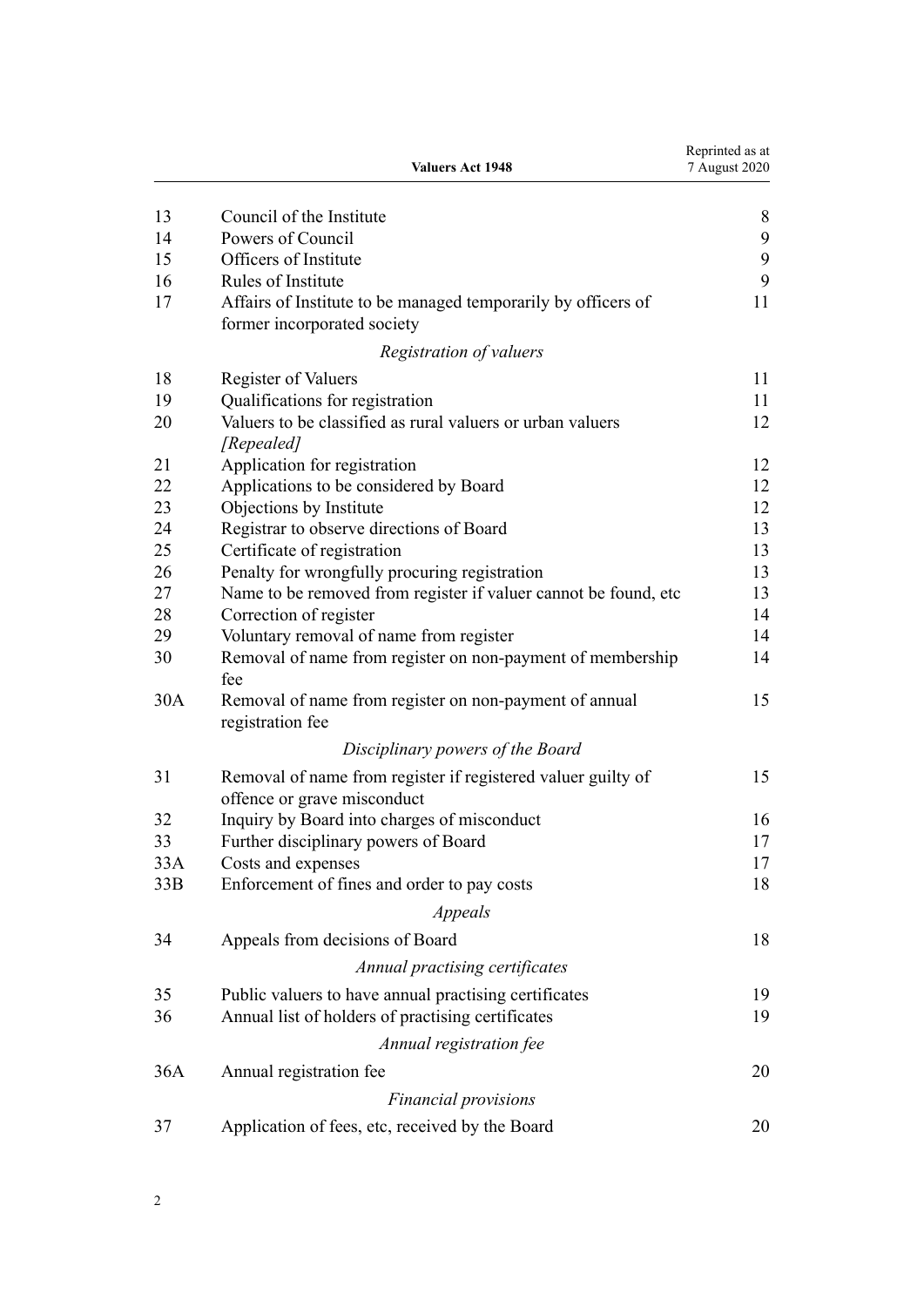<span id="page-2-0"></span>

| Reprinted as at |                                                                                                                                      |                |
|-----------------|--------------------------------------------------------------------------------------------------------------------------------------|----------------|
| 7 August 2020   | <b>Valuers Act 1948</b>                                                                                                              | s <sub>2</sub> |
| 37A             | Board to reimburse Land Information New Zealand and other<br>government agencies for expenditure incurred in relation to this<br>Act | 22             |
| 38              | Fees payable to Institute                                                                                                            | 22             |
| 39              | Institute to contribute to Board's funds                                                                                             | 23             |
| 39A             | Unauthorised expenditure                                                                                                             | 23             |
|                 | Miscellaneous                                                                                                                        |                |
| 40              | Certificate by Registrar to be evidence of registration, etc.                                                                        | 23             |
| 41              | Registrar to notify Institute of entries in register                                                                                 | 23             |
| 42              | Improper use of words, initials, etc, implying registration or                                                                       | 23             |
|                 | membership of Institute                                                                                                              |                |
| 43              | Offences                                                                                                                             | 24             |
| 44              | Regulations                                                                                                                          | 24             |

**An Act to make provision for the registration of land valuers, to constitute the New Zealand Institute of Valuers, and for matters incidental thereto**

### **1 Short Title and commencement**

This Act may be cited as the Valuers Act 1948, and shall come into force on 1 January 1949.

## **2 Interpretation**

In this Act, unless the context otherwise requires,—

**Board** means the Valuers Registration Board constituted under this Act

**Council** means the Council of the New Zealand Institute of Valuers constituted under this Act

**Institute** means the New Zealand Institute of Valuers constituted under this Act

**Minister** means the Minister of the Crown who, under the authority of any warrant or with the authority of the Prime Minister, is for the time being responsible for the administration of this Act

**public valuer** means a registered valuer who holds himself out as willing to make valuations of land for members of the public

**register** means the Register of Valuers kept under this Act

**registered valuer** means any valuer for the time being registered under this Act

**Registrar** means the Registrar of the Board appointed under this Act

**valuer** means a valuer of land

**Valuer-General** means the Valuer-General appointed under the [Public Service](http://legislation.govt.nz/pdflink.aspx?id=LMS106157) [Act 2020.](http://legislation.govt.nz/pdflink.aspx?id=LMS106157)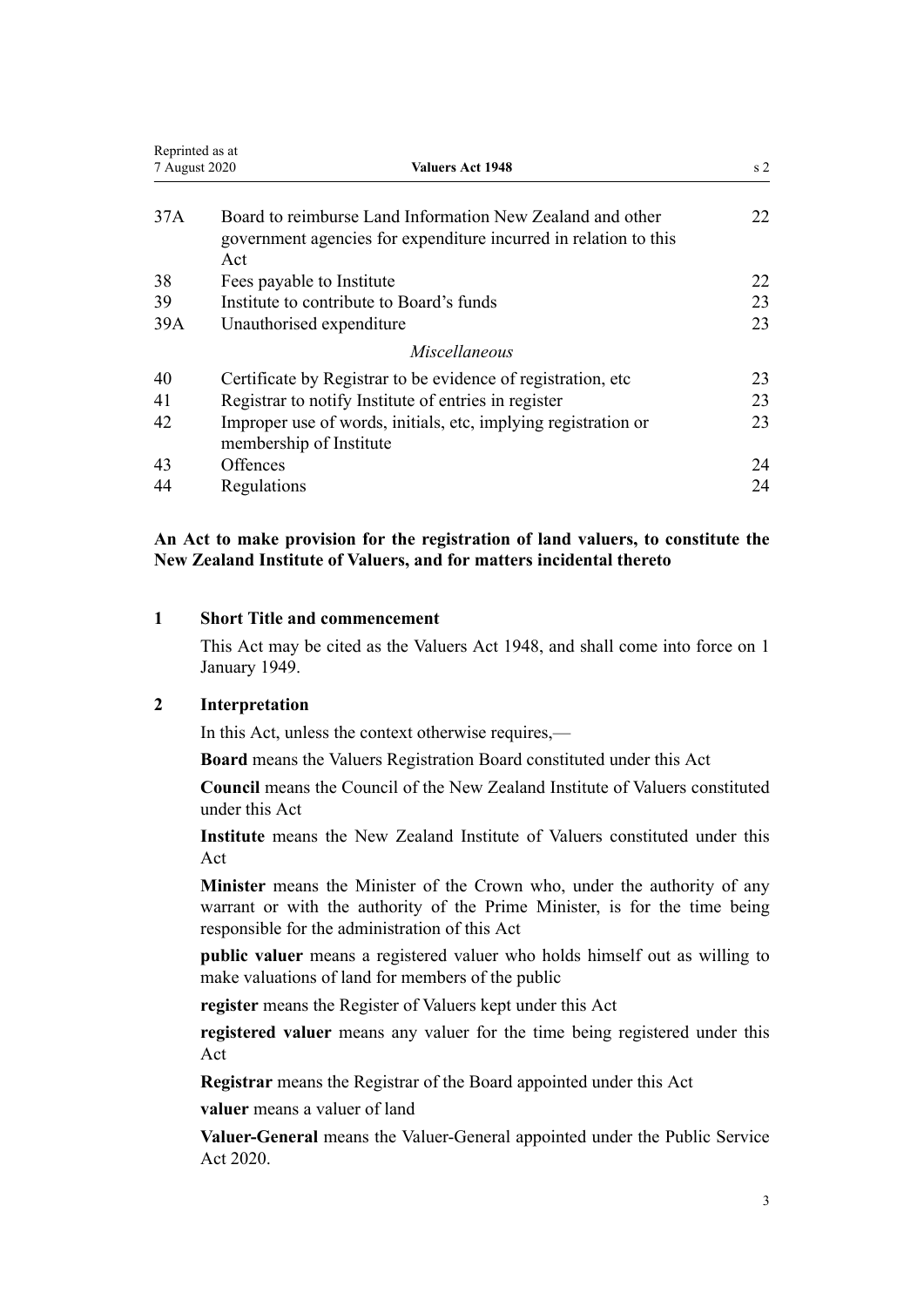<span id="page-3-0"></span>Section 2 **Minister**: replaced, on 1 July 1998, by [section 54\(1\)](http://legislation.govt.nz/pdflink.aspx?id=DLM427717) of the Rating Valuations Act 1998 (1998 No 69).

Section 2 **rural valuer**: repealed, on 13 December 1968, by section 2(1)(a) of the Valuers Amendment Act 1968 (1968 No 115).

Section 2 **urban valuer**: repealed, on 13 December 1968, by section 2(1)(a) of the Valuers Amendment Act 1968 (1968 No 115).

Section 2 **Valuer-General**: replaced, on 15 December 2005, by [section 3](http://legislation.govt.nz/pdflink.aspx?id=DLM362661) of the Valuers Amendment Act 2005 (2005 No 117).

Section 2 **Valuer-General**: amended, on 7 August 2020, by [section 135](http://legislation.govt.nz/pdflink.aspx?id=LMS176959) of the Public Service Act 2020 (2020 No 40).

#### *Valuers Registration Board*

#### **3 Valuers Registration Board constituted**

- (1) There is hereby established a Board, to be known as the Valuers Registration Board.
- (2) The Board shall consist of—
	- (a) the Valuer-General, who shall be the chairman; and
	- (b) 4 registered valuers appointed by the Minister, of whom 2 shall be appointed on the recommendation of the Institute.
- (3) The powers of the Board shall not be affected by any vacancy in the membership thereof.
- (4) Every appointed member of the Board shall be appointed for a term of 3 years, but may from time to time be reappointed, or may be at any time removed from office by the Minister for disability, insolvency, neglect of duty, or misconduct, or may at any time resign his office by writing addressed to the Valuer-General.
- (5) If any appointed member of the Board dies, is removed from office, or resigns, the vacancy so created shall within 3 months after the occurrence thereof be filled in the manner in which the appointment of the vacant office was originally made. Every person so appointed shall be appointed for a term of 3 years.
- (6) Unless he sooner vacates his office as provided in the last preceding subsection, every member of the Board shall continue in office until his successor comes into office, notwithstanding that the term for which he was appointed may have expired.

#### **4 Meetings of the Board**

- (1) The first meeting of the Board shall be held not later than 3 months after the commencement of this Act.
- (2) Subject to the provisions of the last preceding subsection, meetings of the Board shall be held at such times and places as the Board or the chairman from time to time determines, but any 2 members of the Board may at any time by notice in writing request the Valuer-General to call a special meeting of the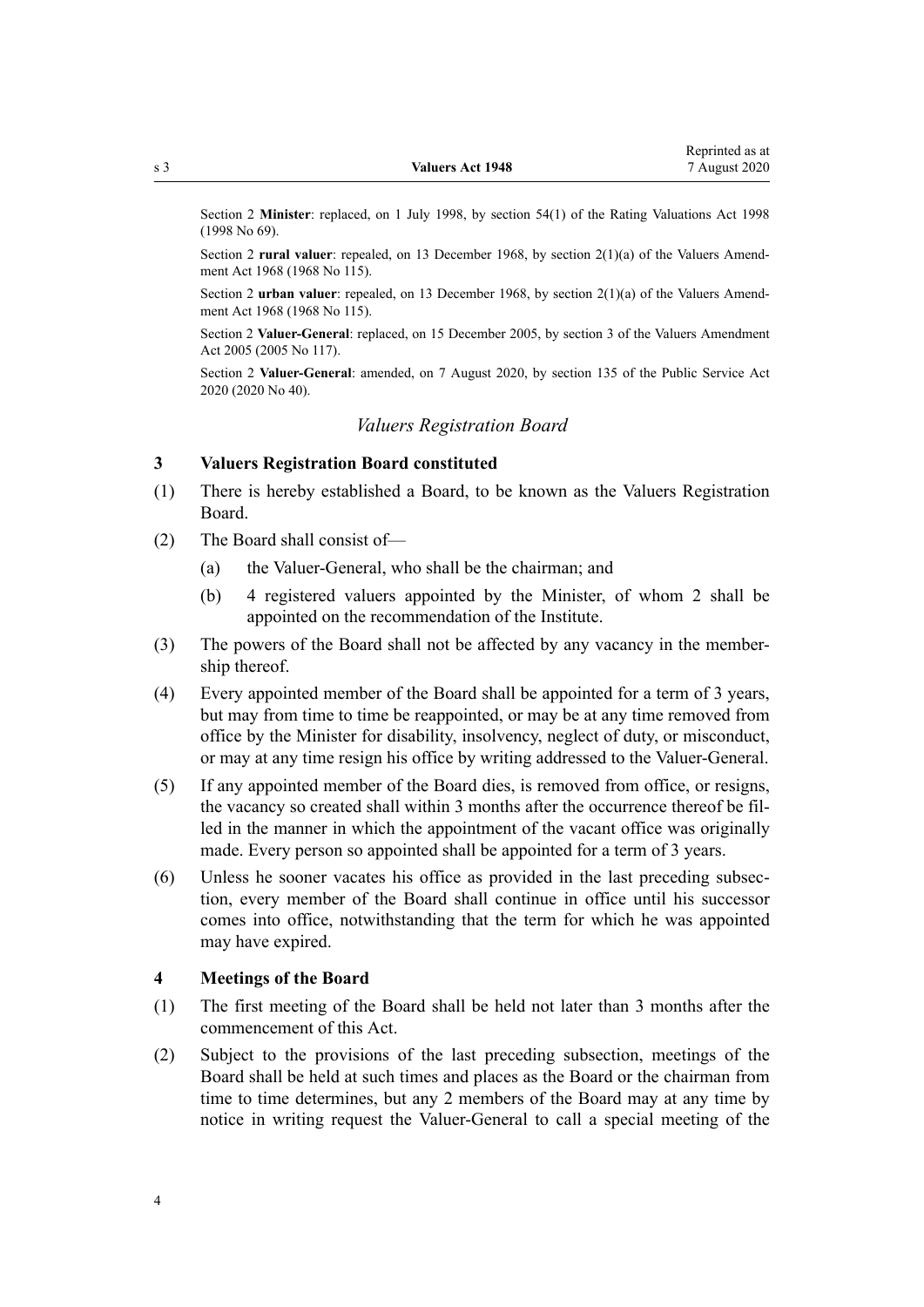<span id="page-4-0"></span>Board, and thereupon the Valuer-General shall call a special meeting to be held not later than 1 month after he received the notice.

- (3) At every meeting of the Board 3 members shall form a quorum.
- (4) Every question before the Board shall be determined by a majority of the votes of the members present at a meeting of the Board.
- (5) In the absence from any meeting of the Valuer-General, he may authorise any officer under the Valuer-General's control to attend the meeting in his stead. While any person is attending any meeting of the Board pursuant to this subsection he shall be deemed for all purposes to be a member of the Board, but he shall not be deemed to be the chairman of that meeting by virtue of the fact that he attends as the deputy of the Valuer-General.
- (6) At any meeting of the Board the chairman of that meeting shall have a deliberative vote, and in the case of an equality of votes shall also have a casting vote.

Section 4(5): amended, on 1 July 1998, by [section 54\(1\)](http://legislation.govt.nz/pdflink.aspx?id=DLM427717) of the Rating Valuations Act 1998 (1998 No 69).

## **5 Deputy chairman**

- (1) At the first meeting of the Board held after the commencement of this Act, and at the first meeting of the Board held in the year 1950, and at the first meeting of the Board in each succeeding year the Board shall appoint a deputy chairman.
- (2) Any person appointed as the deputy chairman shall hold office, while he continues to be a member of the Board, until the appointment of his successor in accordance with this section, and may be reappointed.
- (3) During any vacancy in the office of chairman or whenever the chairman is unable to act, whether by reason of absence or otherwise, the deputy chairman may exercise and perform all the powers and duties of the chairman.
- (4) The chairman shall preside at every meeting of the Board at which he is present. In the absence of the chairman and the deputy chairman from any meeting of the Board the members present shall select one of their number to be the chairman for the purposes of that meeting.

## **6 Procedure of Board**

Except as expressly provided in this Act or in regulations made under this Act, the Board may regulate its procedure in such manner as it thinks fit.

# **7 Fees and allowances of members**

(1) The Board shall pay to its members and to any assessors appointed under [sec](#page-17-0)[tion 34](#page-17-0) remuneration by way of fees, salary, or allowances and travelling allowances and expenses in accordance with the [Fees and Travelling Allow](http://legislation.govt.nz/pdflink.aspx?id=DLM264952)[ances Act 1951](http://legislation.govt.nz/pdflink.aspx?id=DLM264952), and the provisions of that Act shall apply accordingly as if any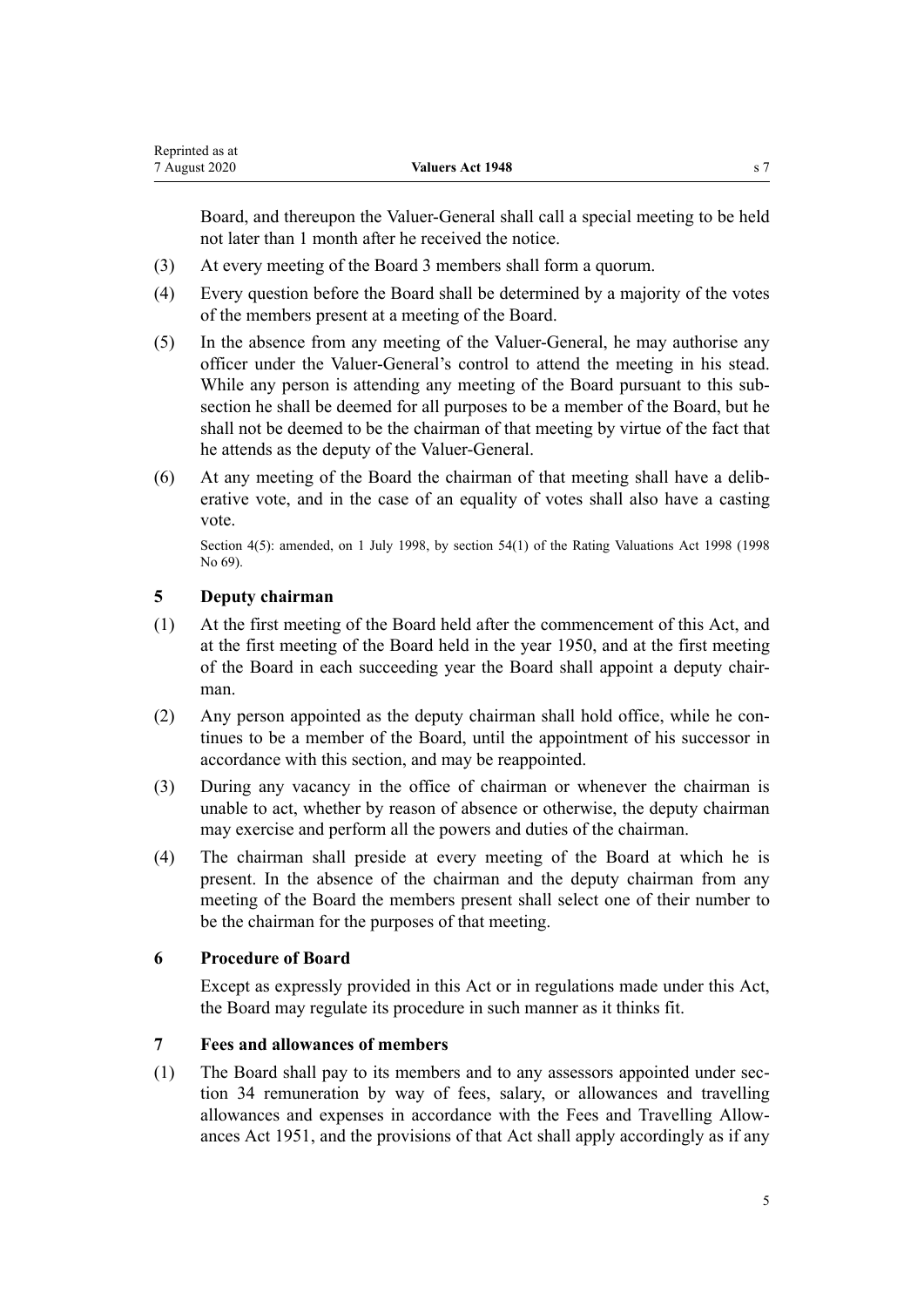Reprinted as at

<span id="page-5-0"></span>such assessors (as well as the members of the Board) were members of a statutory Board within the meaning of that Act.

(2) Except as provided in this section, no member of the Board shall be entitled to receive any remuneration or other payment out of the funds of the Board.

Section 7(1): replaced, on 1 April 1952, by [section 10\(1\)](http://legislation.govt.nz/pdflink.aspx?id=DLM264982) of the Fees and Travelling Allowances Act 1951 (1951 No 79).

## **8 Registrar of the Board**

There shall be appointed as an officer of the public service a Registrar of the Board to assist the Board in the efficient carrying out of its functions under this Act. The Registrar so appointed shall also be the secretary of the Board. The office of Registrar of the Board may be held either separately or in conjunction with any other office in the public service.

Section 8: amended, on 7 August 2020, by [section 135](http://legislation.govt.nz/pdflink.aspx?id=LMS176959) of the Public Service Act 2020 (2020 No 40).

## *New Zealand Institute of Valuers*

### **9 Incorporation of New Zealand Institute of Valuers**

- (1) There is hereby established a body, to be known as the New Zealand Institute of Valuers, which shall be a body corporate with perpetual succession and a common seal, and shall be capable of holding real and personal property and of doing and suffering all that bodies corporate may do and suffer.
- (2) The Institute constituted under this section is hereby declared to be the same body corporate as the body incorporated under the provisions of the [Incorpor](http://legislation.govt.nz/pdflink.aspx?id=DLM175774)[ated Societies Act 1908](http://legislation.govt.nz/pdflink.aspx?id=DLM175774) and heretofore known as the New Zealand Institute of Valuers (Incorporated).
- (3) The Registrar of Incorporated Societies shall, as soon as practicable after the commencement of this Act, remove the name of the Institute from the register of incorporated societies kept under the [Incorporated Societies Act 1908,](http://legislation.govt.nz/pdflink.aspx?id=DLM175774) and nothing in that Act shall, as from the commencement of this Act, apply to the **Institute**

### **10 Functions of Institute**

The general functions of the Institute are—

- (a) to promote and encourage ethical conduct among valuers and other members of the Institute; and
- (b) to preserve and maintain the integrity and status of valuers and other members of the Institute generally; and
- (c) to provide opportunities for the acquisition and communication of knowledge in relation to the valuing of land and related subjects; and
- (d) to consider and suggest amendments to the law relating to the valuing of land and related subjects; and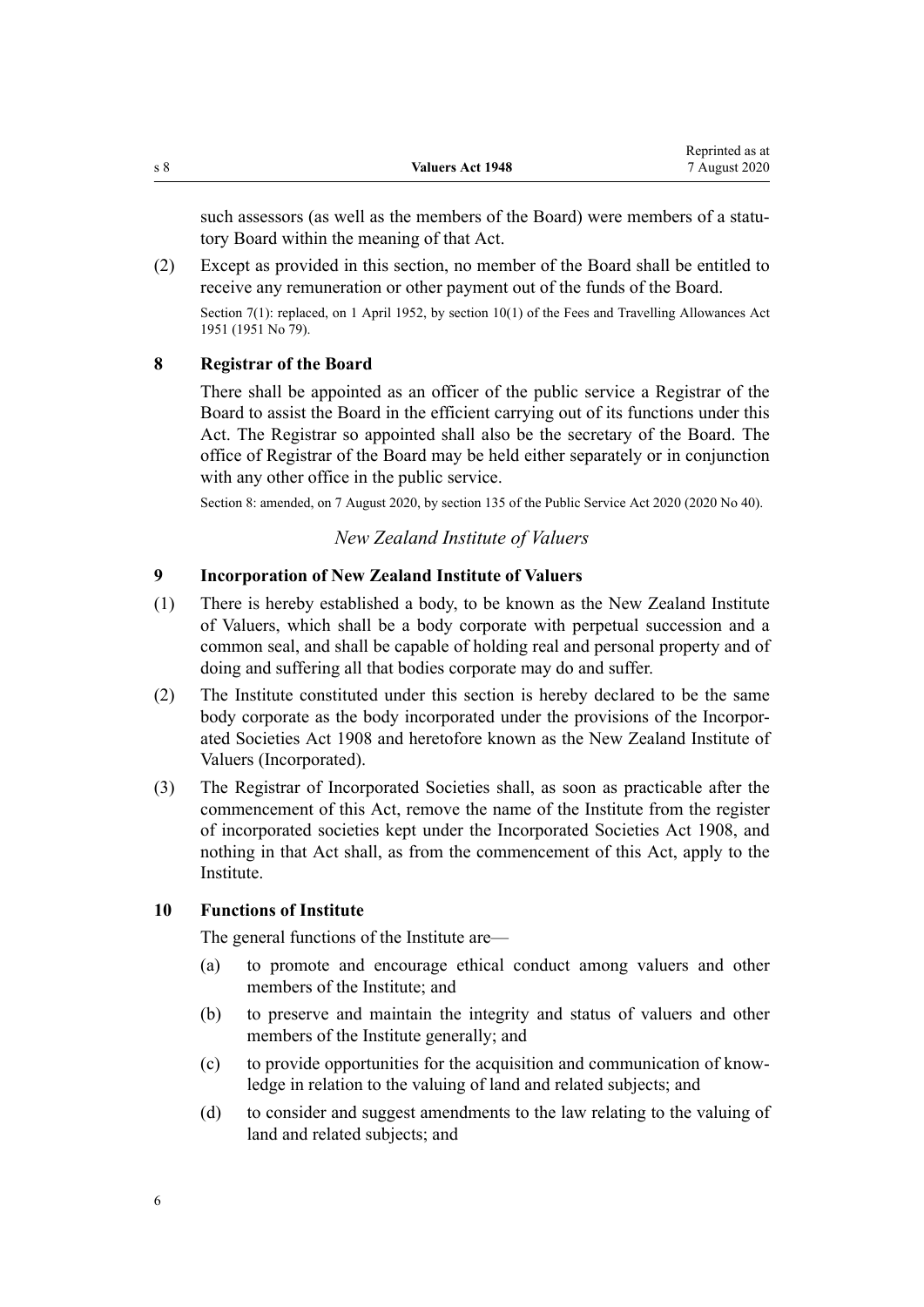- <span id="page-6-0"></span>(e) to provide means for the amicable settlement of professional differences; and
- (f) to protect and promote the interests of the profession of valuing and the interests of the public in relation to valuations of land and related subjects.

Section 10: replaced, on 28 July 1997, by [section 2](http://legislation.govt.nz/pdflink.aspx?id=DLM410747) of the Valuers Amendment Act 1997 (1997 No 55).

#### **11 Membership of the Institute**

- (1) Every person who immediately before the commencement of this Act was a member of the New Zealand Institute of Valuers (Incorporated) shall, as from the commencement of this Act, be deemed to be a member of the New Zealand Institute of Valuers constituted under this Act.
- (2) Every valuer for the time being registered under this Act shall be a member of the Institute, whether or not he applies for membership thereof.
- (3) Every valuer who is a member of the Institute by virtue of subsection (2) and who ceases to be registered under this Act ceases to be a member of the Institute.
- (4) The Council may admit to membership of the Institute any valuer who is not registered under this Act and who satisfies the Council that—
	- (a) he or she is of good character and reputation; and
	- (b) he or she—
		- (i) holds a certificate that is or would be recognised by the Board for the purposes of [section 19](#page-10-0); or
		- (ii) has passed such examination or examinations as are or would be approved by the Board for the purposes of [section 19.](#page-10-0)
- (5) Admission to membership of the Institute under subsection (4) may in any particular case be on such terms and conditions as the Council thinks fit.
- (6) The Council may admit to membership of the Institute any other person who meets any other qualification for membership from time to time prescribed by rules made by the Institute under section  $16(1)(b)$ .

Section 11(3): replaced, on 28 July 1997, by [section 3](http://legislation.govt.nz/pdflink.aspx?id=DLM410748) of the Valuers Amendment Act 1997 (1997) No 55).

Section 11(4): inserted, on 28 July 1997, by [section 3](http://legislation.govt.nz/pdflink.aspx?id=DLM410748) of the Valuers Amendment Act 1997 (1997 No 55).

Section 11(5): inserted, on 28 July 1997, by [section 3](http://legislation.govt.nz/pdflink.aspx?id=DLM410748) of the Valuers Amendment Act 1997 (1997) No 55).

Section 11(6): inserted, on 28 July 1997, by [section 3](http://legislation.govt.nz/pdflink.aspx?id=DLM410748) of the Valuers Amendment Act 1997 (1997) No 55).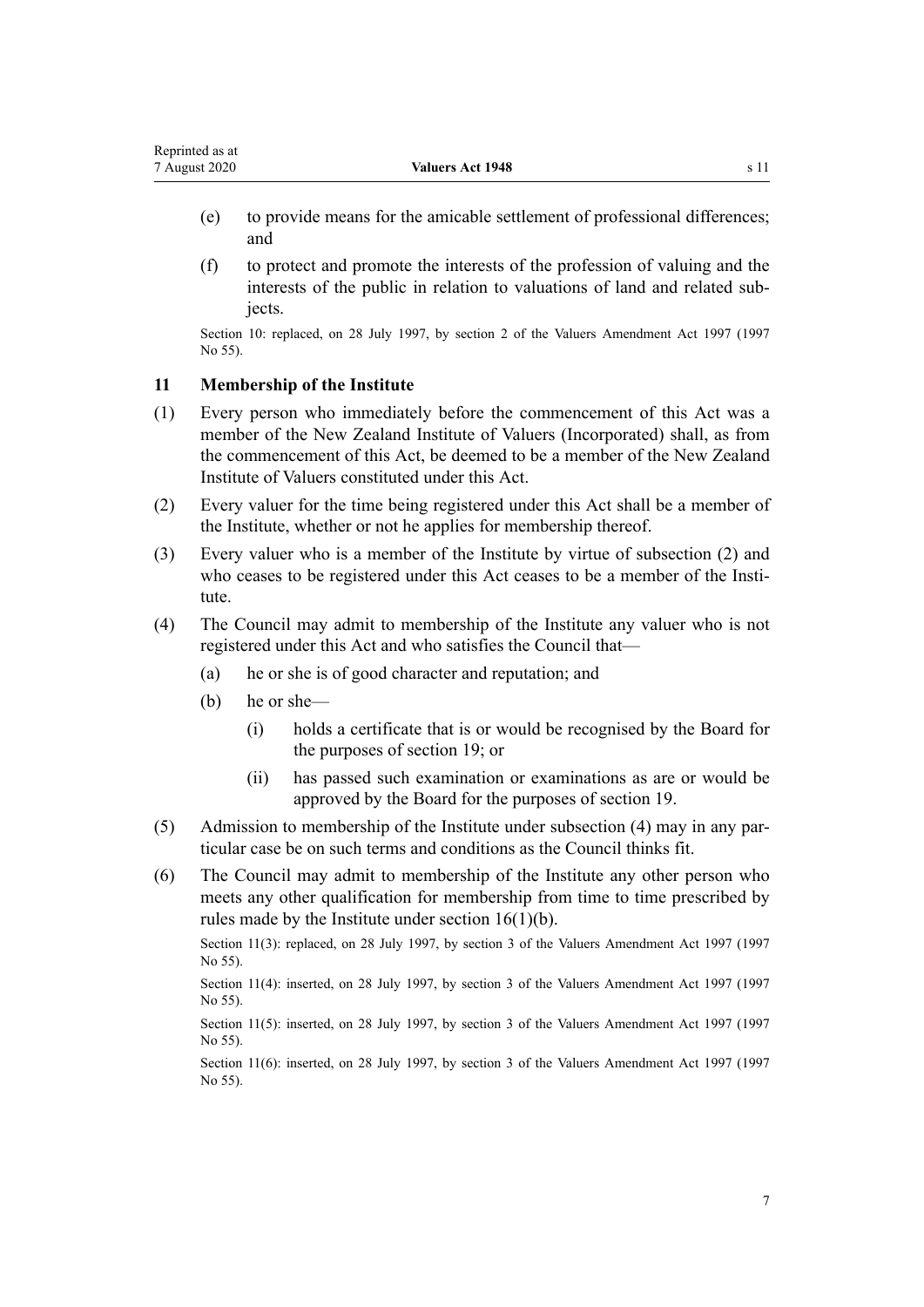## <span id="page-7-0"></span>**11A Exempting from membership of the Institute registered valuers with conscientious objection to membership**

- (1) Notwithstanding anything in [section 11,](#page-6-0) where any registered valuer satisfies the Board that he has a conscientious objection to becoming a member of the Institute, the Board may exempt him from membership of the Institute, subject to such conditions as the Board may impose; and, while any such exemption continues and all conditions governing the exemption are complied with, the person who is granted the exemption shall not be a member of the Institute.
- (2) Every registered valuer who is for the time being so exempted from membership of the Institute shall from time to time pay to the Board the fees or other payments, annual or otherwise, that he would be required to pay to the Institute if he were a member of the Institute.
- (3) If any fee or other payment payable to the Board by a registered valuer under this section is not paid within 3 months after it is due, the Board may direct the Registrar to remove the name of the valuer from the register, and the Registrar shall remove that name accordingly. If any person whose name is removed from the register under this subsection satisfies the Registrar that all such fees and other payments have been paid, the Registrar shall, on payment of the prescribed fee, restore the name of that person to the register.
- (4) All provisions of this Act and of the rules and code of ethics of the Institute relating to the discipline of members of the Institute, all the provisions of the rules of the Institute regulating the charges that may be made by registered valuers for work as such, and the provisions of subsection (2) of [section 35](#page-18-0) (which requires public valuers to have annual practising certificates) shall apply with respect to every person exempted from membership of the Institute under this section as if he were a member of the Institute.

Section 11A: inserted, on 24 September 1959, by section 2 of the Valuers Amendment Act 1959 (1959 No 7).

#### **12 Membership fees**

There shall be payable to the Institute by every member thereof an annual membership fee of such amount as may be prescribed, which shall be due on 1 January in each year.

#### **13 Council of the Institute**

(1) The affairs of the Institute shall be managed by a Council of not less than 10 members of the Institute, consisting of a president, 2 vice-presidents, and not less than 7 other members, of whom one shall be a member of the Institute appointed by the Valuer-General before each annual general meeting of the Institute. All the members of the Council other than the member appointed by the Valuer-General shall be elected by the members of the several branches of the Institute by ballot from among their number in accordance with the rules of the Institute.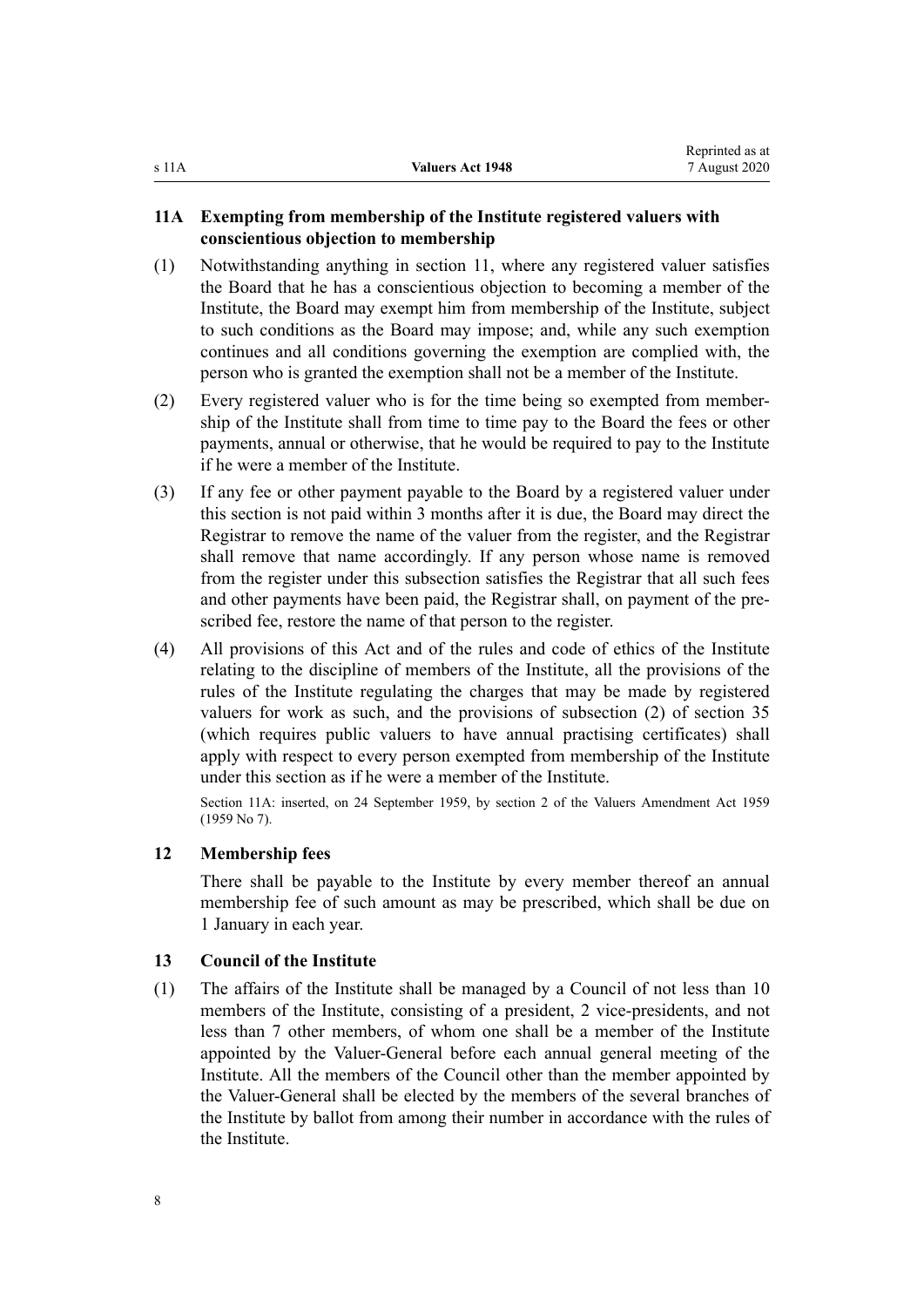<span id="page-8-0"></span>

| Reprinted as at |                  |      |
|-----------------|------------------|------|
| 7 August 2020   | Valuers Act 1948 | s 16 |

- (2) The president and vice-presidents of the Council shall be elected by ballot by the members of the Council from among their number.
- (3) In addition to the members provided for by subsection (1), the Council may on the retirement of the president appoint him to be a member of the Council, to hold office as such until some other person who subsequently holds the office of president becomes eligible for appointment as a member of the Council under this subsection.
- (4) The president shall hold office for 2 years. The member of the Council appointed by the Valuer-General shall hold office for 1 year. In every year one of the vice-presidents and 3 of the elected members of the Council shall retire from office. The vice-president who has held office longer as such shall retire before the other, and the elected members of the Council who have held office longest as such shall retire before the other elected members. In every case where a question arises as to which of 2 or more members who have held office for the same period should retire the question shall be determined by lot. Every retiring president, vice-president, or other member of the Council shall be eligible for re-election or reappointment to the office from which he retires or to any other office.
- (5) At every meeting of the Council 5 members, or such other number as may from time to time be prescribed by the rules of the Institute, shall form a quorum.
- (6) Every person may hold office concurrently as a member of the Council and as a member of the Board.

## **14 Powers of Council**

The Council shall transact all the ordinary business of the Institute, and shall cause to be kept proper minutes of its proceedings; and may appoint committees with such delegated powers as the Council thinks fit. Except as otherwise provided in this Act or in any rules or regulations made under this Act, the Council may regulate its procedure in such manner as it thinks fit.

# **15 Officers of Institute**

The Council may from time to time appoint a secretary of the Institute and such other officers and servants as it deems necessary for the efficient exercise of its functions.

#### **16 Rules of Institute**

- (1) The Institute may from time to time, at a meeting at which not less than 20 members are present, make rules (not inconsistent with this Act) for all or any of the following purposes:
	- (a) for the regulation and good government of the Institute and of the members and affairs thereof:
	- (b) providing for the qualifications for membership of the Institute, and for different classes of members: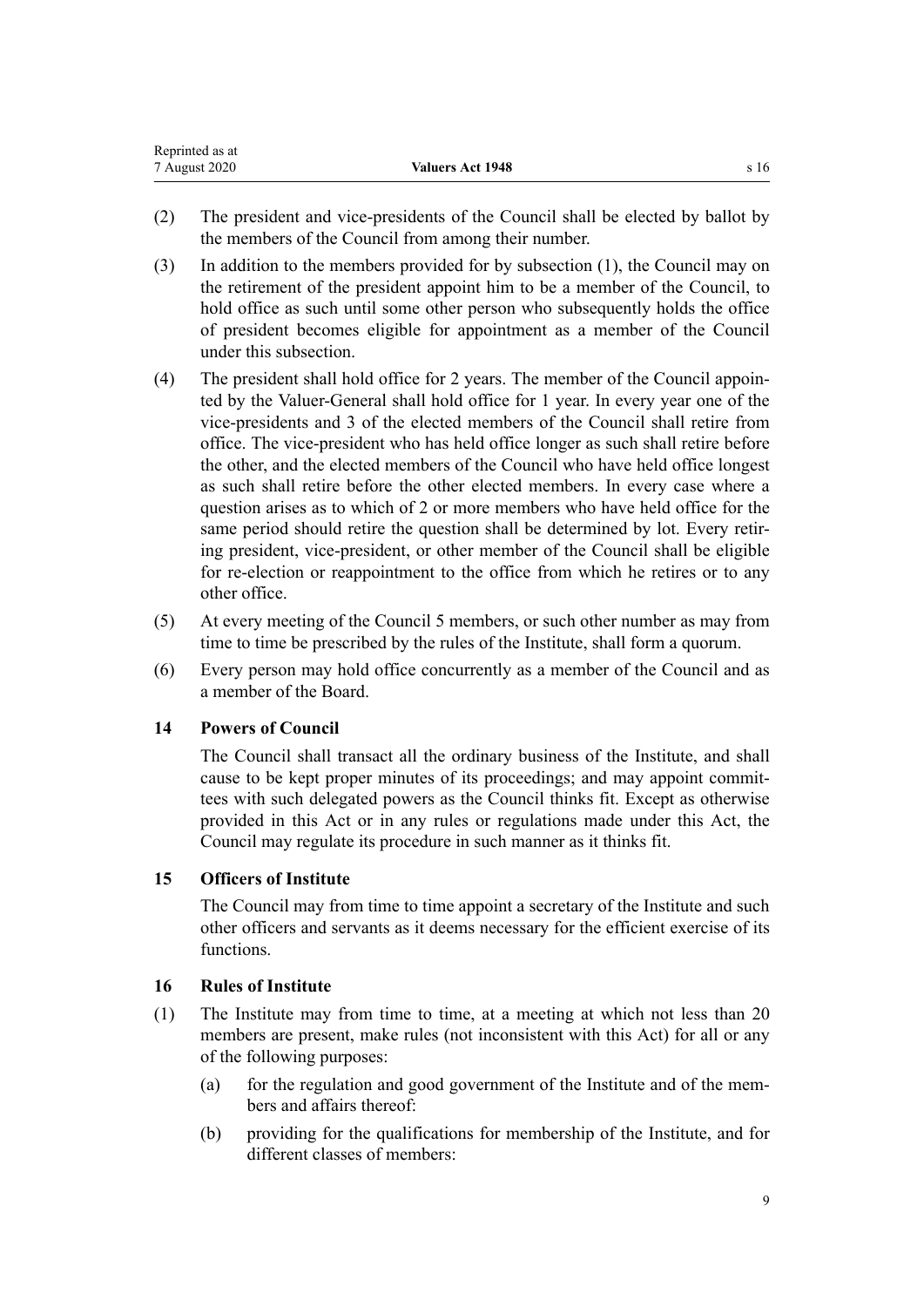- (c) providing for the constitution of branches of the Institute:
- (d) providing for the election of the members of the Council by the members of the several branches of the Institute, the number of members of the Council which may be elected by the several branches, and the filling of extraordinary vacancies:
- (e) regulating the election of the president and vice-presidents of the Institute:
- (f) regulating the audit of the accounts of the Institute and the appointment of auditors, and prescribing their qualifications:
- (g) providing for and regulating the granting of certificates of membership:
- (h) providing for the convening of ordinary and special meetings of the Institute and of the Council, and regulating the quorum, the representation of members, and the procedure thereat:
- (i) providing for the conferring of fellowships, honorary memberships, and other distinctions:
- (j) prescribing the fees or other payments, annual or otherwise, to be paid by members of the Institute:
- (k) *[Repealed]*
- (l) prescribing a code of ethics for regulating the professional conduct of members of the Institute:
- (m) imposing a fine not exceeding \$500 upon any member of the Institute for the breach of any rule made under this section:
- (n) generally for carrying the objects for which the Institute is formed into full effect.
- (2) Rules may be so made under this section that different fees or other payments are prescribed for different classes of registered valuers or members and that any class of registered valuers or members is exempted from any fee or other payment.
- (3) No rules made under this section shall come into force unless and until they are approved by the Minister.
- (4) Any fine imposed upon any member under any rule made under this section shall be deemed to be a debt due from the member to the Institute, and shall be recoverable accordingly in any court of competent jurisdiction.

Section 16(1)(k): repealed, on 1 July 1984, by section 2 of the Valuers Amendment Act 1983 (1983) No 99).

Section 16(1)(m): amended, on 28 July 1997, by [section 4](http://legislation.govt.nz/pdflink.aspx?id=DLM410749) of the Valuers Amendment Act 1997 (1997 No 55).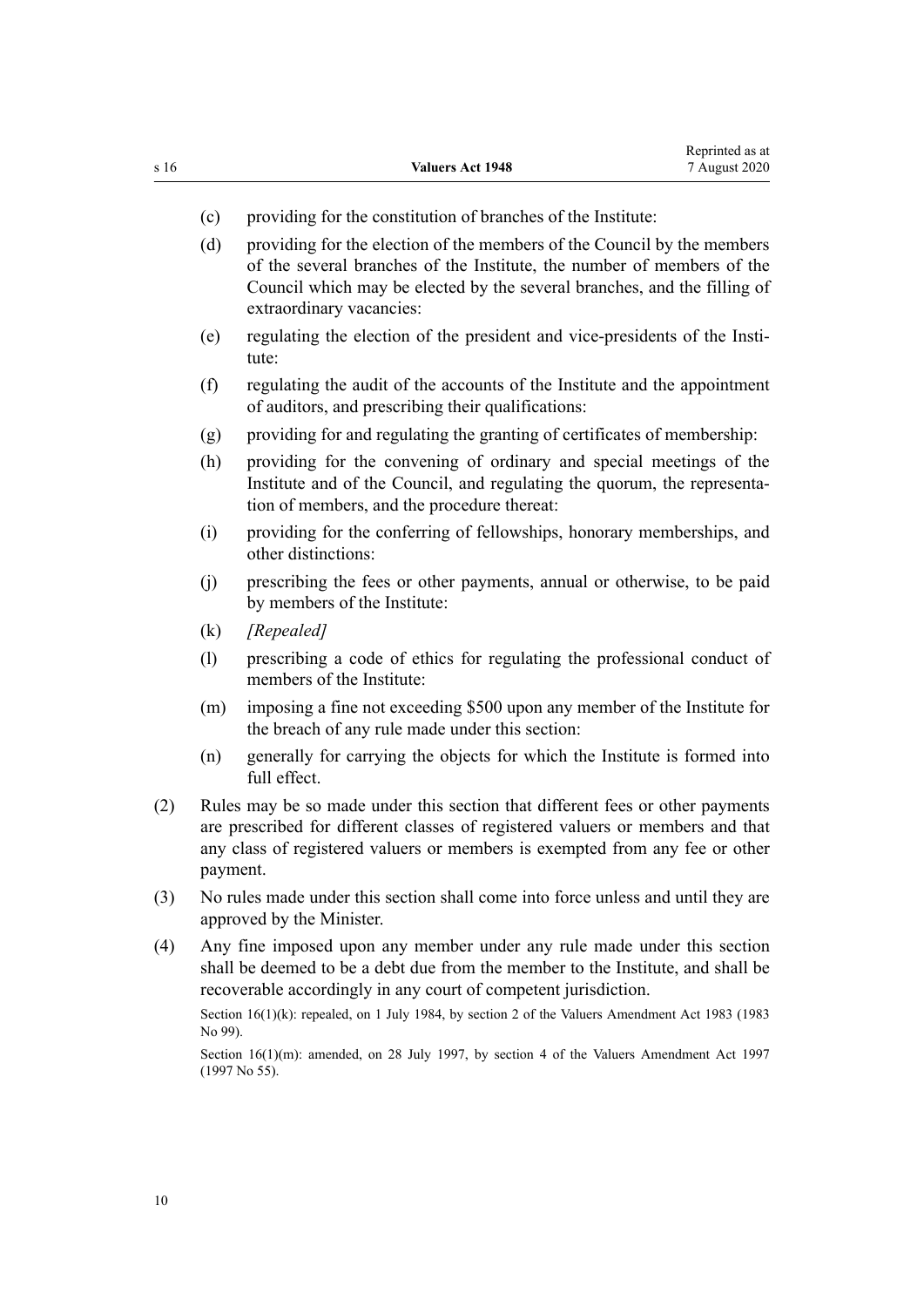# <span id="page-10-0"></span>**17 Affairs of Institute to be managed temporarily by officers of former incorporated society**

- (1) Until the Council is constituted in accordance with this Act the affairs of the Institute shall be managed by the persons who immediately before the commencement of this Act were officers of the New Zealand Institute of Valuers (Incorporated). On the constitution of the Council the said officers shall cease to act.
- (2) Until the approval by the Minister of rules made by the Institute under this Act the rules of the New Zealand Institute of Valuers (Incorporated) in force immediately before the commencement of this Act shall, so far as they are applicable and are not inconsistent with this Act, be deemed to be the rules of the Institute constituted under this Act.

# *Registration of valuers*

## **18 Register of Valuers**

- (1) Registration under this Act shall be effected by the entry in the Register of Valuers (which shall be kept by the Registrar) of the name and address of the applicant, of the qualifications by virtue of which he is registered, and of such other particulars as may be prescribed.
- (2) The Register of Valuers shall be open to inspection by the public during ordinary office hours on payment of the prescribed fee.

Section 18(1): amended, on 13 December 1968, by section 2(1)(b) of the Valuers Amendment Act 1968 (1968 No 115).

## **19 Qualifications for registration**

- (1) Every person who is not less than 23 years of age shall be entitled to be registered under this Act if he satisfies the Board that he is of good character and reputation, has attained a reasonable standard of professional competence, and that—
	- (a) he holds a recognised certificate (as defined in subsection (2)), and has had not less than 3 years' practical experience in New Zealand in the valuing of land within the 10 years immediately preceding the making of his application; or
	- (b) he has passed an examination or examinations approved by the Board and has had not less than 3 years' practical experience in New Zealand in the valuing of land within the 10 years immediately preceding the making of his application; or
	- (c) he holds a recognised certificate (as so defined) granted out of New Zealand, and has had not less than 3 years' practical experience in the valuing of land within the 10 years immediately preceding the making of his application, of which at least 1 year shall be experience acquired in New Zealand within the previous 3 years, and has passed an examination

11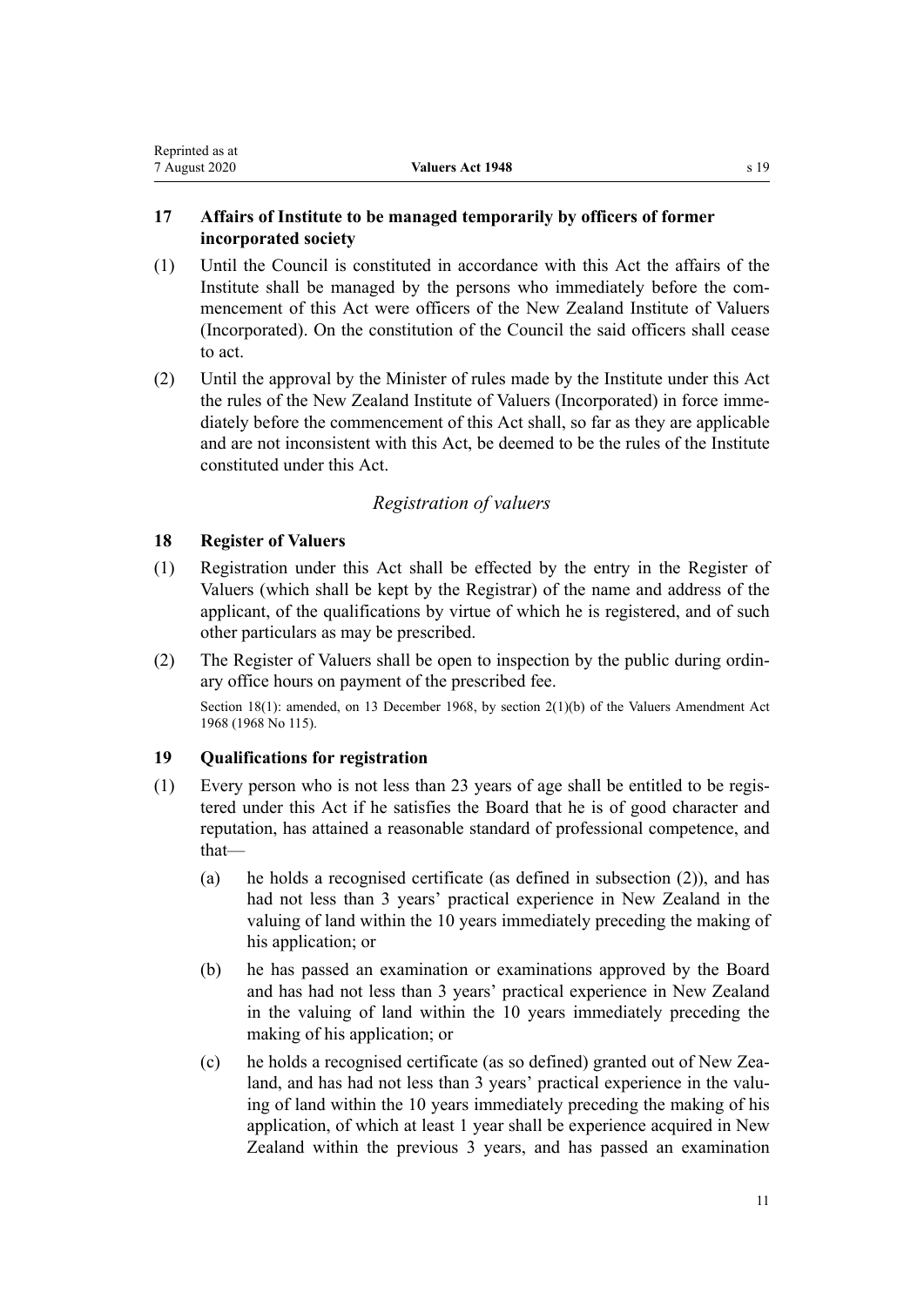<span id="page-11-0"></span>approved by the Board in the valuation law of New Zealand and is at the date of his application, or was within the previous 12 months, a member in good standing of an overseas institute or association of valuers with whom a reciprocity agreement has been entered into by the Board and that agreement is in full force and effect.

(2) For the purposes of this section the term **recognised certificate** means a certificate, diploma, degree, or licence granted by a university, college, board, or other authority (whether in New Zealand or elsewhere) and recognised by the Board as furnishing sufficient evidence of the possession by the holder thereof of the requisite knowledge and skill for the efficient practice of the profession of land valuing.

Section 19: replaced, on 8 November 1974, by section 2(1) of the Valuers Amendment Act 1974 (1974 No 127).

Section 19(1): amended, on 22 October 1981, by section 2 of the Valuers Amendment Act 1981 (1981 No 102).

#### **20 Valuers to be classified as rural valuers or urban valuers**

### *[Repealed]*

Section 20: repealed, on 13 December 1968, by section  $2(1)(c)$  of the Valuers Amendment Act 1968 (1968 No 115).

#### **21 Application for registration**

- (1) Application for registration as a valuer under this Act shall be made in writing addressed to the Registrar. Every such application shall be accompanied by the prescribed fee.
- (2) Every application for registration shall be accompanied by a copy thereof, which shall, on receipt by the Registrar, be forthwith sent by him to the Institute.

### **22 Applications to be considered by Board**

- (1) As soon as practicable after the receipt of any application for registration the Board shall consider the application and shall give such directions in respect thereof as it thinks fit and as are hereinafter authorised.
- (2) Before giving any such directions the Board may, if it thinks fit, examine on oath or otherwise the applicant, or any person objecting to the application, or any other person, with respect to the application; and for the purposes of this subsection the chairman of the Board may administer an oath to any person.
- (3) The Board may also, if it thinks fit, require any person to verify by statutory declaration any statement made by him with respect to any application, or with respect to any objection to an application.

#### **23 Objections by Institute**

(1) Within 1 month after the receipt by the Institute of a copy of any application as aforesaid the Institute may give notice in writing to the Registrar of its desire to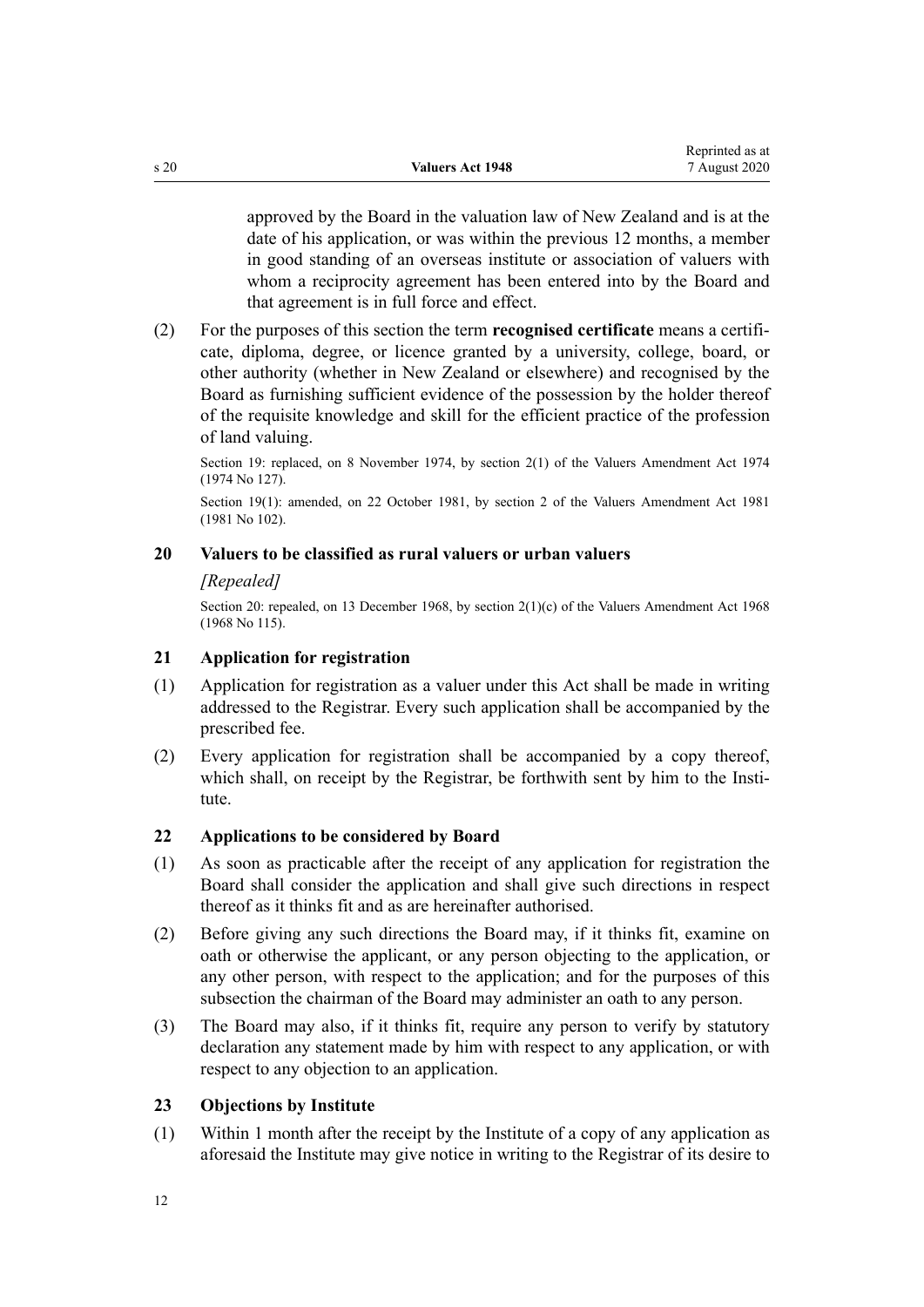<span id="page-12-0"></span>

| Reprinted as at |                  |  |
|-----------------|------------------|--|
| 7 August 2020   | Valuers Act 1948 |  |

object to the registration of the applicant, and of the grounds of the objection. A copy of the notice shall forthwith be sent by the Institute to the applicant.

- (2) The Board shall appoint a convenient time and place for hearing the objection, and shall give notice thereof in writing to the applicant and to the Institute at least 7 clear days before the time so appointed.
- (3) Both the applicant and the Institute shall be entitled to be present and to be heard, and may be represented by counsel or otherwise at the hearing of the objection.

### **24 Registrar to observe directions of Board**

- (1) If the Board, after considering any application as aforesaid, is of opinion that the applicant is entitled to be registered under this Act, it shall so direct and the Registrar shall thereupon register the applicant, and shall notify him accordingly.
- (2) If the Board, after considering any application as aforesaid, is of opinion that the applicant is not entitled to be so registered it shall direct accordingly, and the Registrar shall thereupon refuse to register the applicant, and shall notify him accordingly.
- (3) No entry in the register of the name of any person shall be made by the Registrar without the direction in writing of the Board.

Section 24(1): amended, on 13 December 1968, by section 2(1)(d) of the Valuers Amendment Act 1968 (1968 No 115).

#### **25 Certificate of registration**

The Registrar shall, on application in that behalf made to him at any time by a registered valuer and on payment of the prescribed fee, issue to that valuer a certificate of registration.

Section 25: amended, on 13 December 1968, by section 2(1)(e) of the Valuers Amendment Act 1968 (1968 No 115).

#### **26 Penalty for wrongfully procuring registration**

Every person who wilfully makes or causes to be made any false entry in or falsification of the register, or procures or attempts to procure himself or any other person to be registered under this Act by making or producing or causing to be made or produced any false or fraudulent representation or declaration, either verbally or in writing, commits an offence against this Act.

#### **27 Name to be removed from register if valuer cannot be found, etc**

(1) The Registrar may at any time, and shall if the Board so directs, send to any registered valuer, by registered letter addressed to him at his address as appearing on the register, an inquiry as to whether or not he desires to have his name retained on the register.

13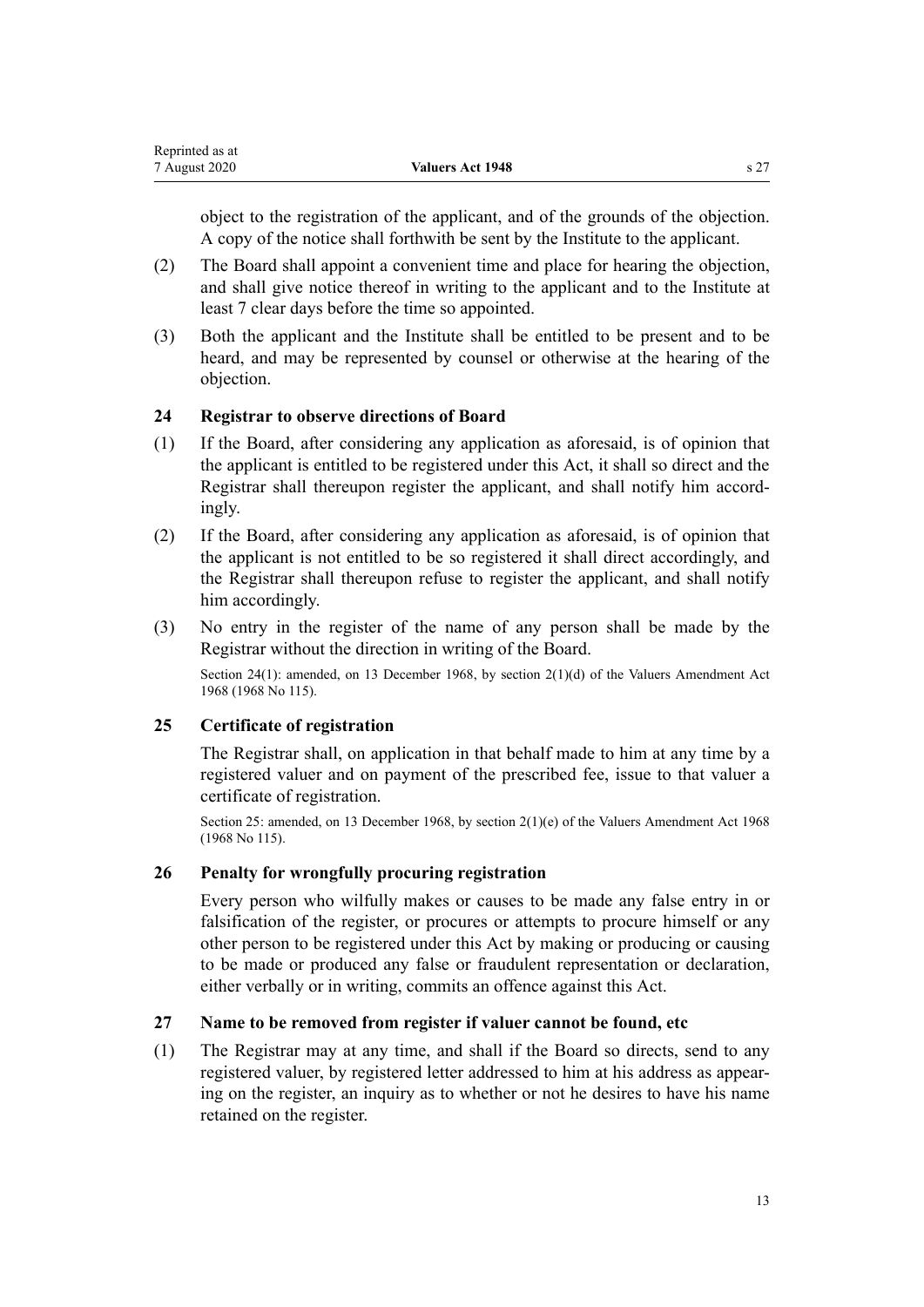<span id="page-13-0"></span>

|                 |                         | Reprinted as at |
|-----------------|-------------------------|-----------------|
| s <sub>28</sub> | <b>Valuers Act 1948</b> | 7 August 2020   |

- (2) If no reply is received to that letter within 6 months from the posting thereof, or if the letter is not delivered and is returned to the Registrar, the Registrar shall, if the Board so directs, remove from the register the name of the valuer to whom the letter was sent.
- (3) Any person whose name has been removed from the register under this section may apply to the Registrar to have his name restored to the register, and on payment of the prescribed fee his name shall, if the Board so directs, be restored to the register accordingly.

### **28 Correction of register**

- (1) If any person has been registered under this Act by reason of any false or fraudulent representation or declaration, made either verbally or in writing, or if any person not entitled to be registered under this Act has been so registered, the Board shall cause the name of that person to be removed from the register, and the fact of the removal shall be notified by the Registrar in the *Gazette*.
- (2) If any particulars appearing in the register in respect of the qualifications of any registered valuer are proved to the satisfaction of the Board to be, or are to the knowledge of the Board, false or erroneous in any respect, the Board shall direct the Registrar to erase those particulars from the register, or otherwise to amend the register, and the Registrar shall thereupon amend the register accordingly.
- (3) The provisions of the last preceding subsection shall apply, notwithstanding the fact that at the time when the entry in the register was made the valuer was actually possessed of the qualifications particulars of which appear in the register, or that at that time the entry was otherwise correct.

## **29 Voluntary removal of name from register**

- (1) If any valuer applies to the Registrar to have his name removed from the register the Registrar shall, if the Board so directs, remove his name from the register accordingly.
- (2) Any person whose name is removed from the register under this section may apply to have his name restored to the register, and on payment of the prescribed fee his name shall, if the Board so directs, be restored to the register accordingly.

#### **30 Removal of name from register on non-payment of membership fee**

- (1) If any membership fee payable to the Institute by a registered valuer under this Act is not paid within 3 months after it is due, the Institute may apply to the Registrar to remove the name of the valuer from the register, and the Registrar shall, if the Board so directs, remove that name accordingly.
- (2) Any person whose name is removed from the register under this section may apply to the Registrar to have his name restored to the register. If the applicant satisfies the Registrar that all membership fees and registration fees payable by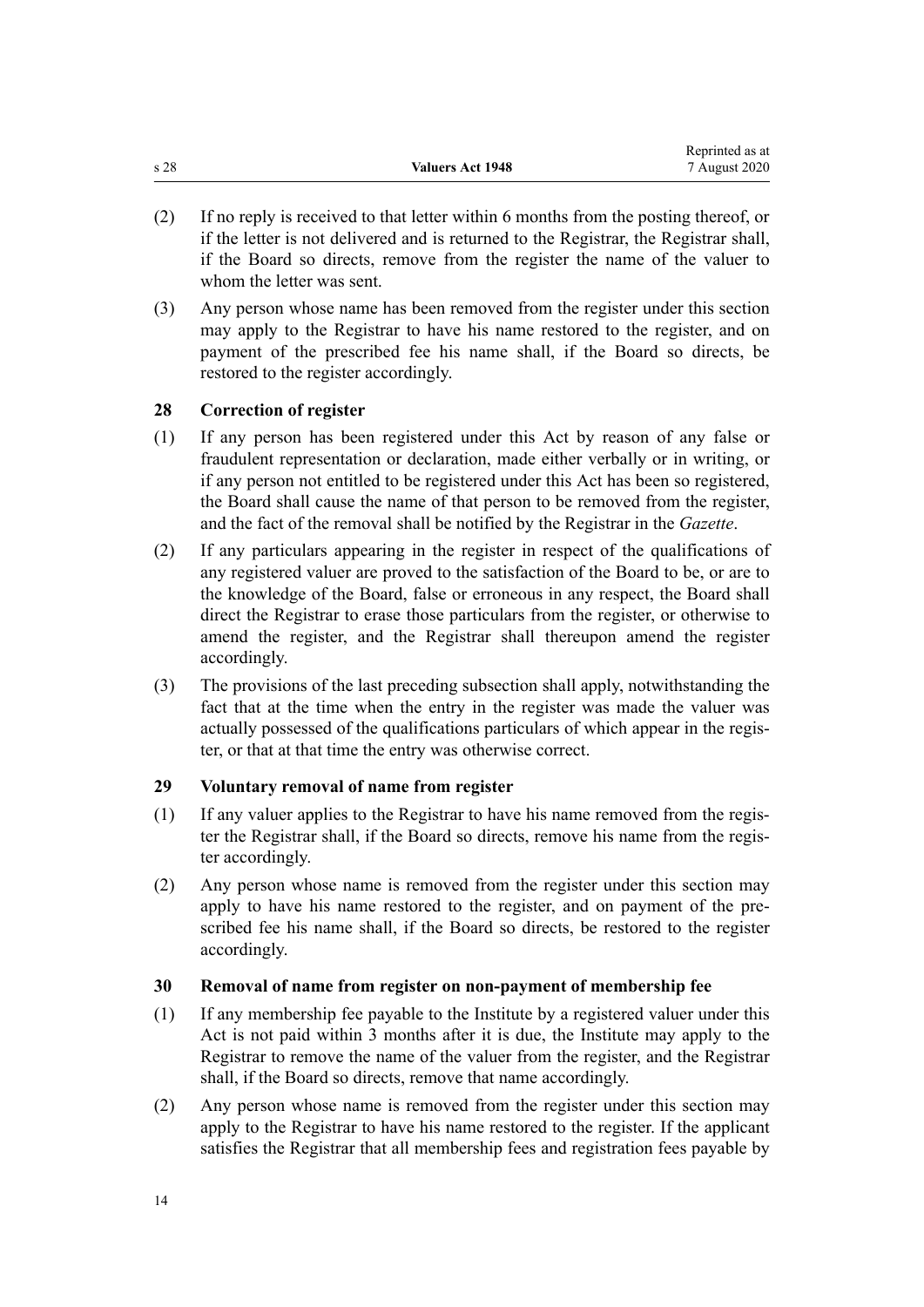<span id="page-14-0"></span>that person to the Board or the Institute have been paid, the Registrar shall, on payment of the prescribed fee, restore the name to the register accordingly.

Section 30(2): amended, on 8 August 1991, by section 2(2) of the Valuers Amendment Act 1991 (1991 No 88).

### **30A Removal of name from register on non-payment of annual registration fee**

- (1) If any annual registration fee payable, under this Act, by a registered valuer is not paid within 3 months after it is due, the Registrar shall, if the Board so directs, remove the name of that valuer from the register.
- (2) Any person whose name has been removed from the register under subsection (1) may apply to the Registrar to have that person's name restored to the register, and if the person satisfies the Registrar that all registration and membership fees payable by that person to the Board or the Institute have been paid, the Registrar shall, on payment of the prescribed fee (if any), restore the name to the register accordingly.

Section 30A: inserted, on 8 August 1991, by section 2(1) of the Valuers Amendment Act 1991 (1991 No 88).

# *Disciplinary powers of the Board*

# **31 Removal of name from register if registered valuer guilty of offence or grave misconduct**

- (1) The Board may cause the name of any registered valuer to be removed from the register if it is satisfied, after inquiry as hereinafter provided, but not otherwise,—
	- (a) that he has been guilty of such improper conduct as renders him in the opinion of the Board unfit to be registered under this Act, or has been convicted (either before or after his registration) of an offence punishable by imprisonment for a term of 2 years or upwards:
	- (b) that he has been convicted (either before or after his registration) of an offence which tends to dishonour him in the public estimation:
	- (c) that he has been guilty of such improper, unethical, or incompetent conduct in the performance of his duties as a valuer as in the opinion of the Board renders him unfit to be registered under this Act.
- (2) Unethical conduct for the purposes of paragraph (c) of the last preceding subsection means conduct in breach of the code of ethics prescribed by the rules of the Institute.
- (3) The name of any valuer shall not be removed from the register under paragraph (a) or paragraph (b) of subsection (1) by reason of any offence committed before the date of his registration, if at that date the Board was aware of his conviction in respect of that offence.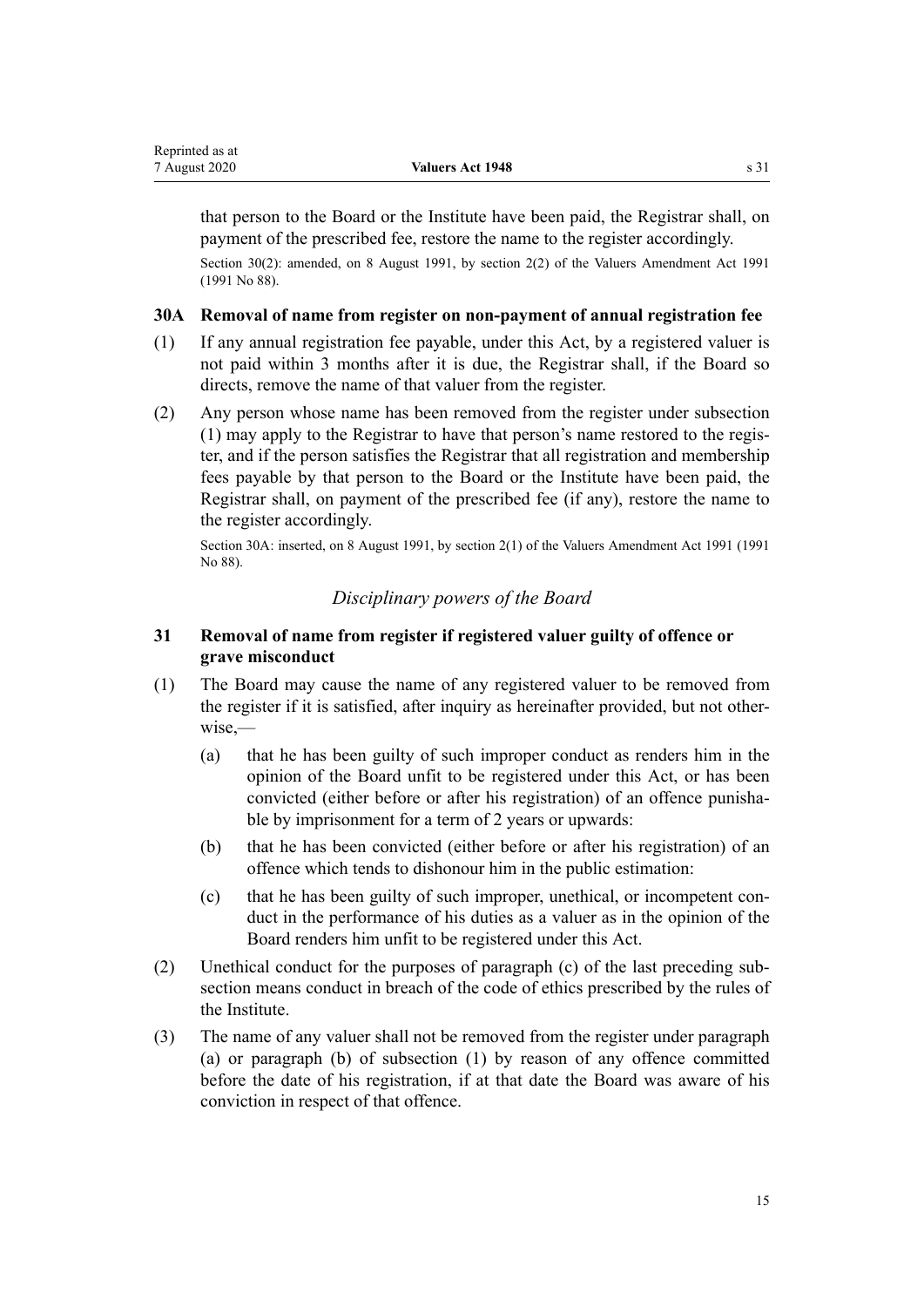<span id="page-15-0"></span>Section 31 heading: amended, on 1 July 2013, by [section 413](http://legislation.govt.nz/pdflink.aspx?id=DLM3360714) of the Criminal Procedure Act 2011 (2011 No 81).

Section 31(1)(a): amended, on 1 July 2013, by [section 413](http://legislation.govt.nz/pdflink.aspx?id=DLM3360714) of the Criminal Procedure Act 2011 (2011) No 81).

Section 31(1) proviso: repealed, on 13 January 1981, by section 2 of the Valuers Amendment Act 1980 (1980 No 150).

#### **32 Inquiry by Board into charges of misconduct**

(1) Every complaint that any registered valuer has been guilty of any act or default specified in the last preceding section shall be referred to the Valuer-General who shall investigate the matter and report thereon in writing to the Board:

provided that the Council of the Institute may appoint a person to investigate and report in writing to the Board on a complaint that a registered valuer has been guilty of an act or default specified in subsection (1)(c) of that section, and if it does so the Valuer-General shall not investigate the complaint and report thereon to the Board.

- (2) The Board shall, unless it is satisfied that there is no reasonable ground for the complaint, hold an inquiry into the matter, and shall give to the valuer concerned not less than 30 clear days' notice in writing of its intention to hold the inquiry, and of the time and place of hearing, and of the nature of the charge to be inquired into. The notice may be served personally or by registered letter addressed to the valuer concerned at his last known place of business or abode.
- (3) At the inquiry the valuer concerned shall be entitled to be present and to be heard, and may, if he thinks fit, be represented by counsel or otherwise.
- (4) The Valuer-General or, as the case may be, the person appointed under the proviso to subsection (1) to investigate the complaint shall not be competent to act as a member of the Board for the purposes of the inquiry or of the deliberations of the Board thereon.
- (5) Every complaint shall be prosecuted at the inquiry by such person as the Valuer-General shall appoint, except where the complaint is made in the first instance by the Institute and is prosecuted by the Institute or is investigated by a person appointed by the Council of the Institute under the proviso to subsection (1). The person so appointed by the Valuer-General and the Institute may be heard and may be represented by counsel or otherwise at any inquiry held under this section.

Section 32(1) proviso: inserted, on 23 December 1977, by section 2(1) of the Valuers Amendment Act 1977 (1977 No 181).

Section 32(4): amended, on 23 December 1977, by section 2(2)(a) of the Valuers Amendment Act 1977 (1977 No 181).

Section 32(5): amended, on 23 December 1977, by section 2(2)(b) of the Valuers Amendment Act 1977 (1977 No 181).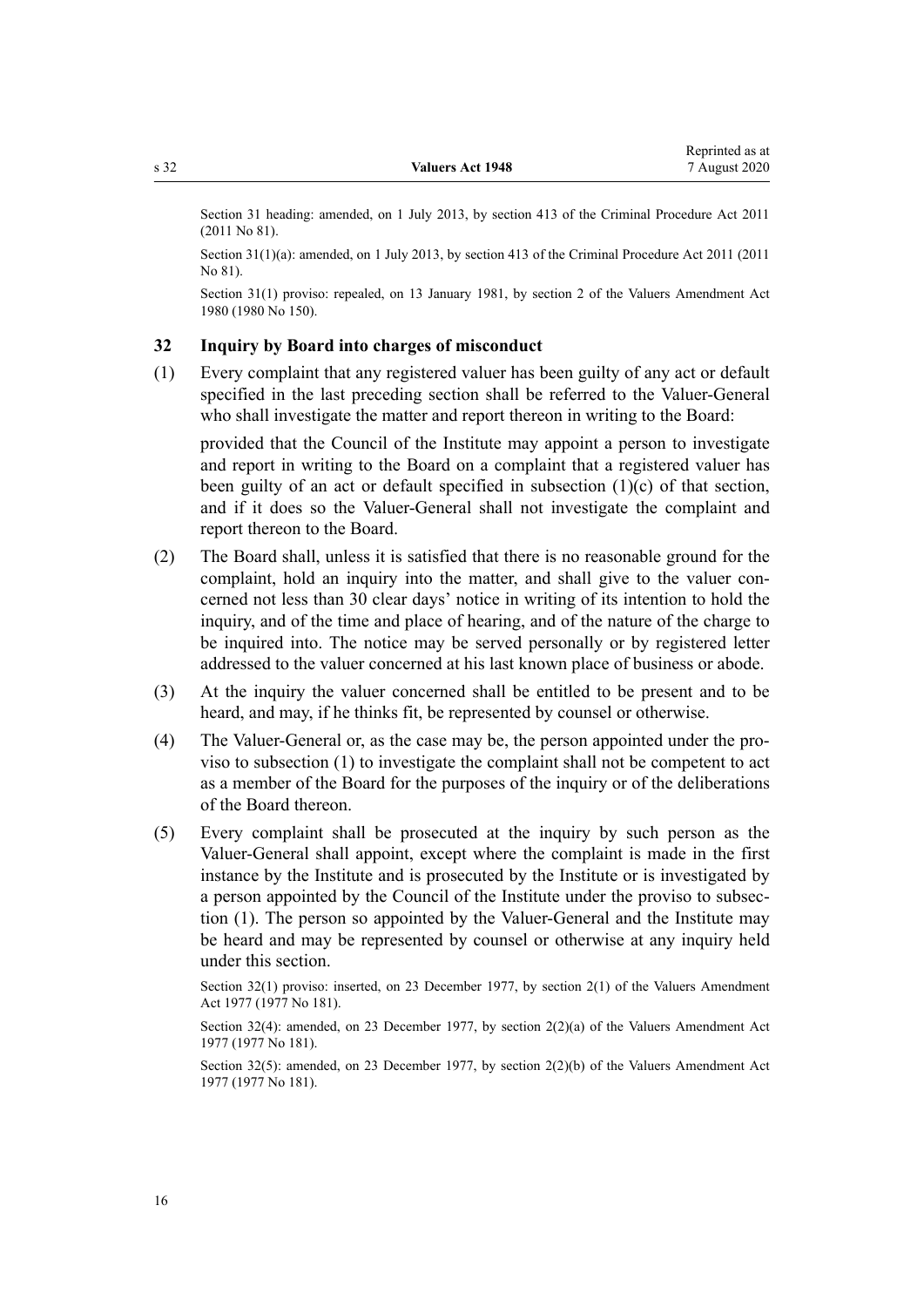### <span id="page-16-0"></span>**33 Further disciplinary powers of Board**

- (1) After any inquiry made as provided in the last preceding section into a complaint against any registered valuer the Board may, by writing under the hand of the chairman, reprimand the valuer or impose a penalty on him not exceeding \$10,000, or may both reprimand him and impose such a penalty, and may in addition to or in lieu of reprimanding him or imposing any monetary penalty suspend his registration for a period not exceeding 12 months.
- (1A) The Board shall not impose any monetary penalty under subsection (1) in respect of any act or default that constitutes an offence of which the registered valuer has been convicted by a court.
- (2) *[Repealed]*
- (3) While any order of suspension from practice under this section remains in force the valuer shall be deemed not to be a registered valuer, but forthwith on the expiry of the order his rights and privileges as a registered valuer shall be revived as from the date of the expiry of the order.
- (4) An order of suspension shall not take effect in any case until the expiration of 21 clear days after the notification by the Board to the valuer of the making of the order. If within that period the valuer gives due notice of appeal under the next succeeding section, the order shall not take effect unless and until it is confirmed by the Board of Appeal or the appeal is for any reason dismissed by that Board:

provided that, unless the Board of Appeal otherwise orders, the period of suspension specified in the order shall commence on the day when the order commences to have effect.

(5) The powers conferred on the Valuers Registration Board by this section are in addition to its powers under [sections 31](#page-14-0) and [32.](#page-15-0)

Section 33(1): amended, on 1 July 1994, by section 2(1) of the Valuers Amendment Act 1994 (1994 No 65).

Section 33(1): amended, on 23 December 1977, by section 2(3) of the Valuers Amendment Act 1977 (1977 No 181).

Section 33(1A): inserted, on 13 January 1981, by section 3 of the Valuers Amendment Act 1980 (1980 No 150).

Section 33(2): repealed, on 1 July 1994, by section 2(2) of the Valuers Amendment Act 1994 (1994) No 65).

## **33A Costs and expenses**

In any case to which [section 31](#page-14-0) or section 33(1) applies, the Board may order the valuer concerned to pay such sum as the Board thinks fit in respect of either or both of the following:

- (a) the costs and expenses of and incidental to the inquiry by the Board:
- (b) the costs and expenses of and incidental to the investigation conducted under [section 32](#page-15-0) in relation to the complaint to which the inquiry relates.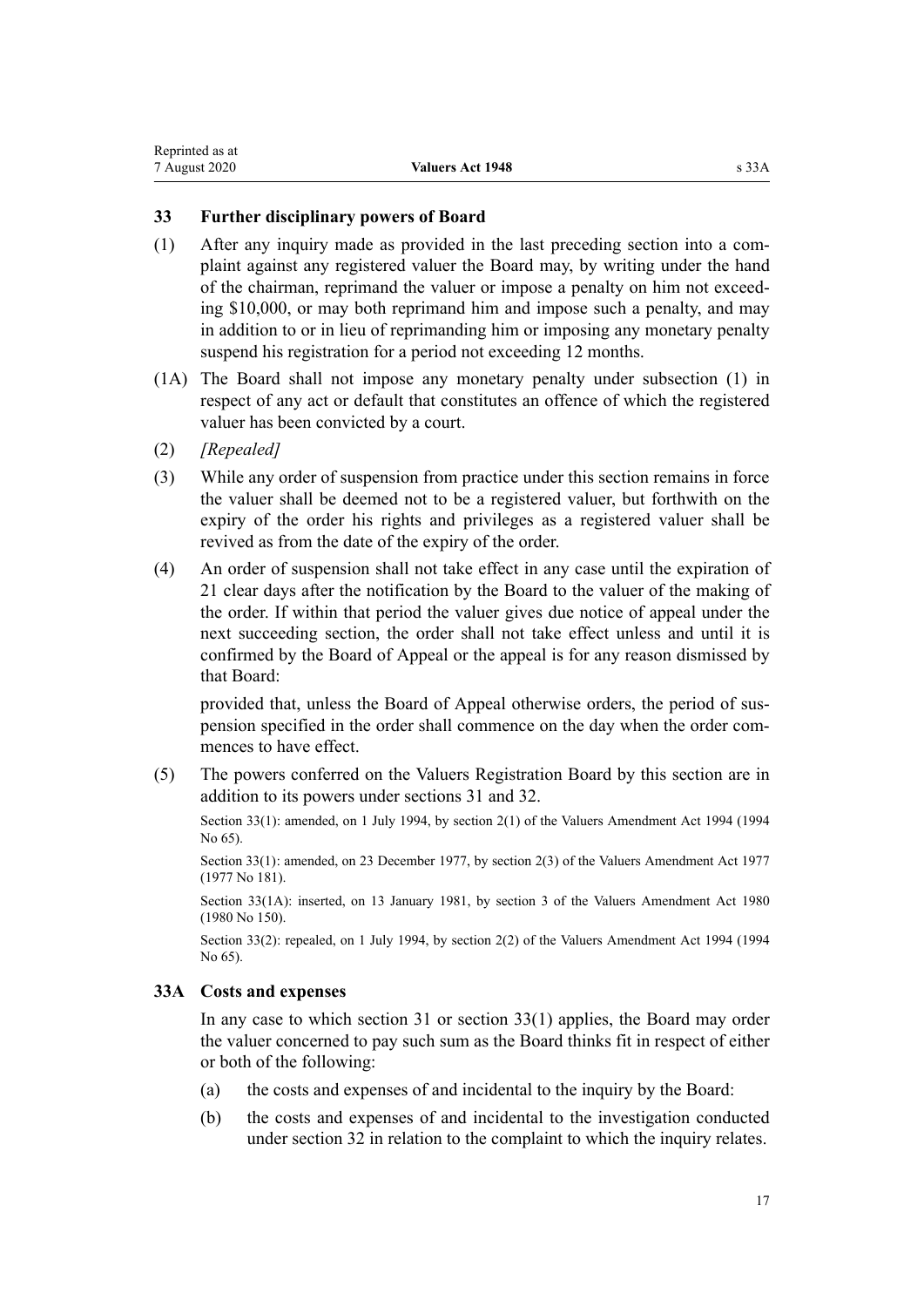<span id="page-17-0"></span>Section 33A: inserted, on 1 July 1994, by section 3 of the Valuers Amendment Act 1994 (1994 No 65).

#### **33B Enforcement of fines and order to pay costs**

Every monetary penalty imposed by the Board under [section 33,](#page-16-0) and any sum ordered to be paid under [section 33A,](#page-16-0) shall be recoverable as a debt due to the Board by proceedings taken by the Registrar, in the Registrar's own name, on behalf of the Board.

Section 33B: inserted, on 1 July 1994, by section 3 of the Valuers Amendment Act 1994 (1994 No 65).

### *Appeals*

#### **34 Appeals from decisions of Board**

- (1) Every person who is dissatisfied with any decision of the Board relating to an application by him for registration, or to the removal of his name from the register otherwise than pursuant to [section 30](#page-13-0), or to the suspension of his registration, or to the imposition on him of any penalty, or to the payment by him of any sum under [section 33A](#page-16-0), may, within 3 months after notice of the decision has been given to him by the Registrar, give notice of appeal in the prescribed manner to the Registrar.
- (2) Upon receipt of the notice of appeal the Registrar shall forthwith take all steps necessary for the constitution of a Board of Appeal, consisting of a District Court Judge and 2 assessors. The assessors shall be appointed in accordance with regulations under this Act to represent the Board and the appellant respectively.
- (3) The Board of Appeal so constituted shall as soon as practicable hear the appeal, and may confirm the decision of the Board, or may order the registration of the appellant or the restoration of his name to the register or the determination of the order of suspension, or the remission of the whole or any part of any monetary penalty imposed on him, or may make such other order as the case may require.
- (4) On any appeal under this section the decision of the Board of Appeal shall be final and conclusive.
- (5) On any appeal under this section the Board of Appeal may make an order for the payment by the Valuers Registration Board, the Institute, or the appellant, as the case may be, of the costs incurred in respect of the appeal by any other party to the appeal, and in any such case the costs so awarded may be recovered in any court of competent jurisdiction as a debt due by the party against whom they have been awarded to the party in whose favour they have been awarded.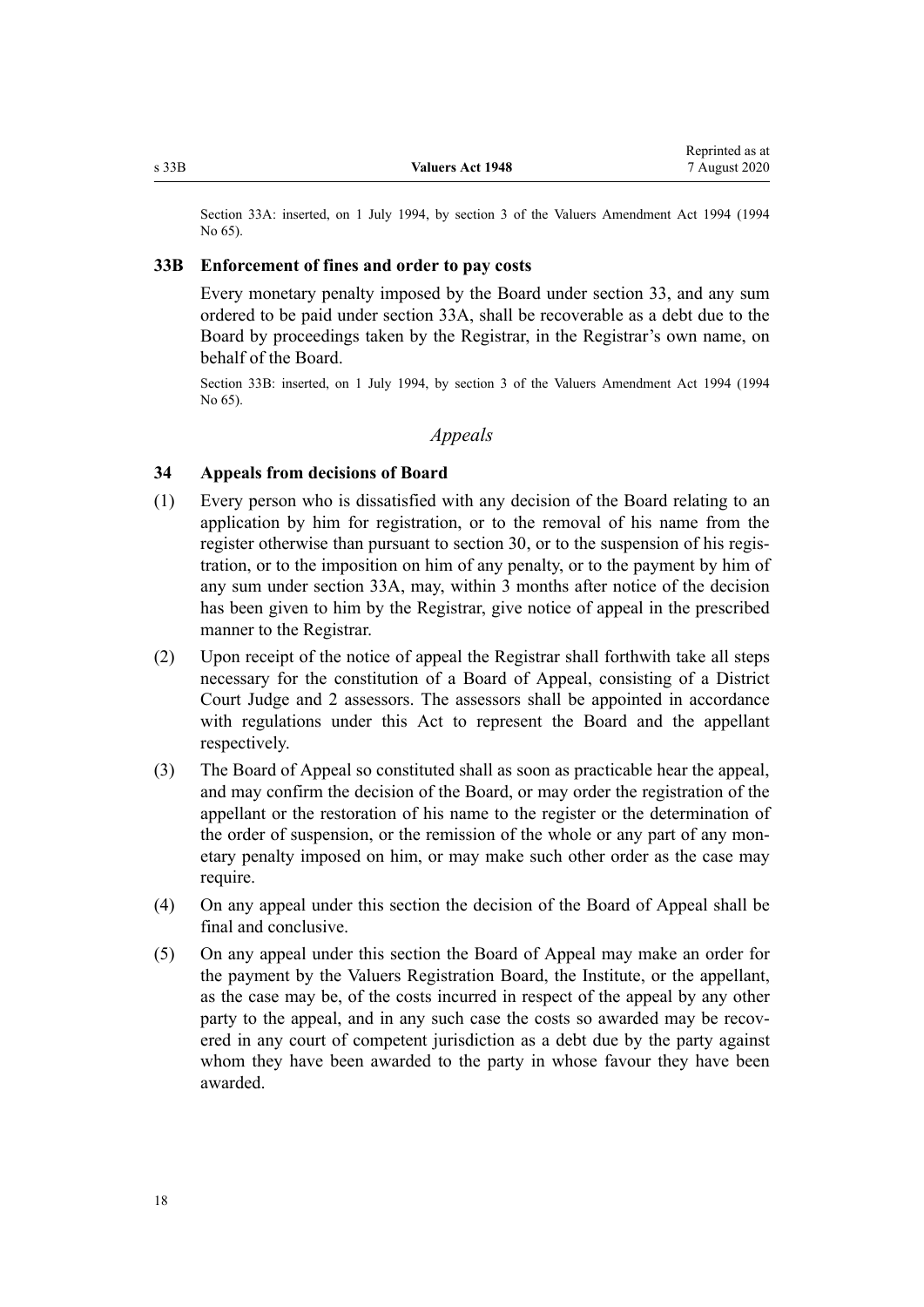<span id="page-18-0"></span>Section 34(1): amended, on 1 July 1994, by section 4 of the Valuers Amendment Act 1994 (1994 No 65).

Section 34(2): amended, on 1 April 1980, pursuant to [section 18\(2\)](http://legislation.govt.nz/pdflink.aspx?id=DLM35085) of the District Courts Amendment Act 1979 (1979 No 125).

### *Annual practising certificates*

#### **35 Public valuers to have annual practising certificates**

- (1) In this section **year** means a year ending on 31 December.
- (2) Notwithstanding anything to the contrary in the foregoing provisions of this Act, no member of the Institute shall after the commencement of this Act be entitled to act as a public valuer unless he is the holder of an annual practising certificate issued in accordance with this section.
- (3) Every person who acts as a public valuer in breach of the last preceding subsection commits an offence against this Act.
- (4) Every person, whether registered under this Act or not, commits an offence against this Act, who, not being the holder of an annual practising certificate issued under this section, uses or causes to be used in connection with his business, trade, calling, or profession, any written words, titles, initials, or abbreviation of words, titles, or initials, which are intended to cause or may reasonably cause any other person to believe that he is a public valuer registered under this Act:

provided that nothing in this subsection shall prevent or be deemed to prevent any person from being employed as a valuer or from using in connection with his occupation the word valuer.

(5) Subject to the payment of the prescribed fee, the Registrar, on application in that behalf by any registered valuer, shall issue to him an annual practising certificate and any such certificate shall be in force during the year in respect of which it is issued:

provided that if at any time during the currency of any such certificate the holder thereof ceases to be registered as a valuer the certificate shall be deemed to be cancelled.

(6) Every person entitled to receive an annual practising certificate under this section shall be deemed to have obtained that certificate when he has duly applied to the Registrar for it and has paid the prescribed fee.

Section 35(5): amended, on 13 December 1968, by section 2(1)(f) of the Valuers Amendment Act 1968 (1968 No 115).

#### **36 Annual list of holders of practising certificates**

(1) The Board shall, not later than 30 April 1950 and in each year thereafter, furnish to the Minister a list of registered valuers who, on the immediately preceding 31 March, were the holders of annual practising certificates issued under this Act. The said list shall show the particulars entered in the register in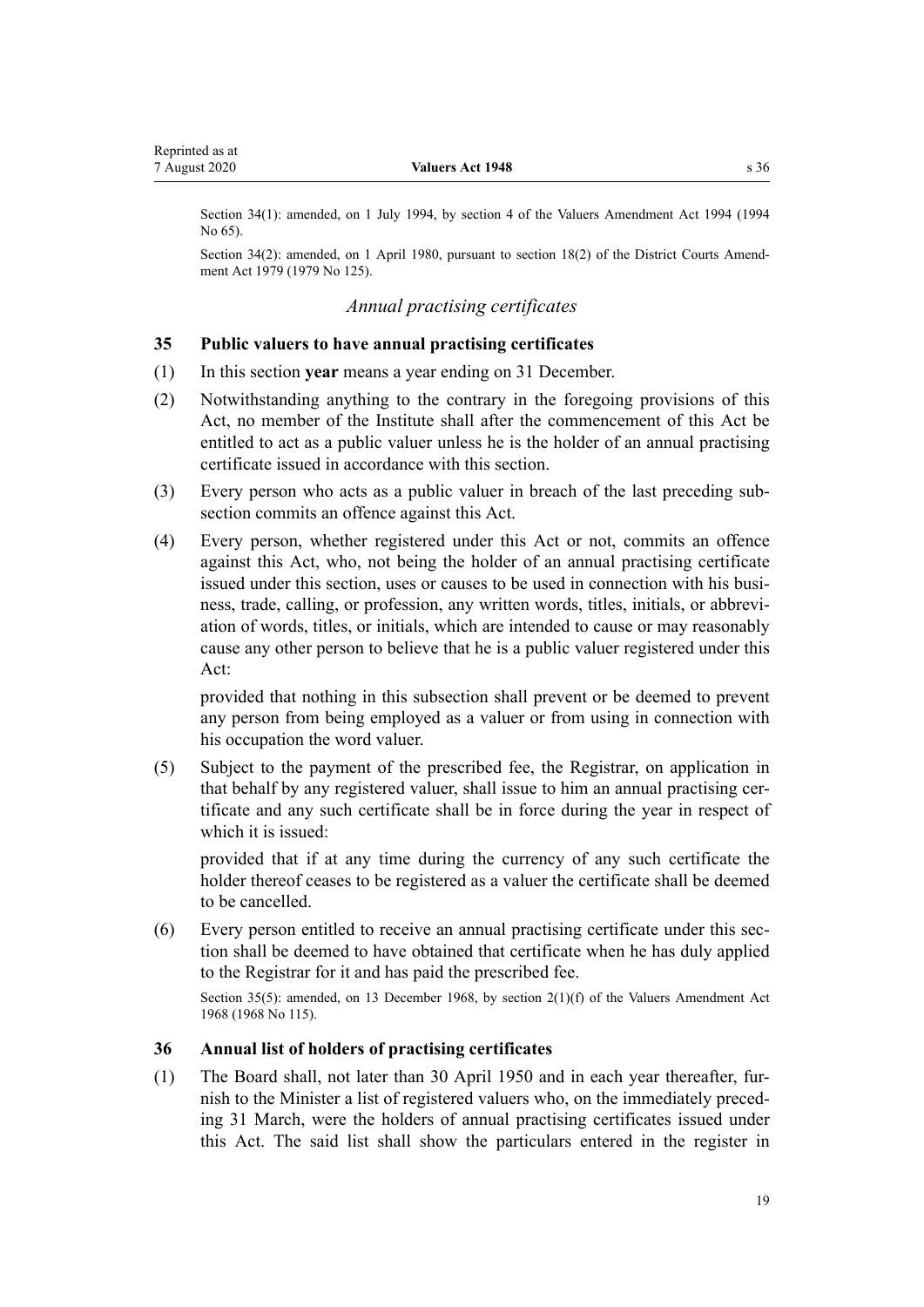<span id="page-19-0"></span>respect of each such valuer, and the Minister shall cause a copy of every such list to be published in the *Gazette*.

(2) The *Gazette* containing any such copy shall, unless the contrary is proved (whether by a certificate under the hand of the Registrar or otherwise), be sufficient evidence in all judicial proceedings that, on the 31 March immediately preceding the date of the *Gazette*, every person whose name appears therein as the holder of an annual practising certificate issued under this Act was duly registered as a valuer under this Act and was the holder of an annual practising certificate, and that no person whose name does not appear therein was the holder of an annual practising certificate.

Section 36(2): amended, on 13 December 1968, by section 2(1)(g) of the Valuers Amendment Act 1968 (1968 No 115).

# *Annual registration fee*

Heading: inserted, on 8 August 1991, by section 3 of the Valuers Amendment Act 1991 (1991 No 88).

# **36A Annual registration fee**

- (1) An annual registration fee of such amount as is prescribed by regulations made under this Act shall be payable to the Board by each registered valuer.
- (2) The annual registration fee shall be due on 1 January in each year.
- (3) On application by any person, the Board may, if it thinks that it is just to do so in all the circumstances of the case, refund to that person, or waive payment of, the whole or any part of the annual registration fee.

Section 36A: inserted, on 8 August 1991, by section 3 of the Valuers Amendment Act 1991 (1991 No 88).

# *Financial provisions*

## **37 Application of fees, etc, received by the Board**

- (1) The Registrar shall take and receive the fees prescribed by regulations made under this Act as payable to the Board in respect of the matters specified in the regulations.
- (2) Until the prescribed fee has been paid the Registrar may decline to do any act, or to permit any act to be done, or to receive any document in respect of which that fee is payable.
- (3) All fees, monetary penalties, and other moneys received on behalf of the Board under this Act shall be forthwith paid to such person carrying on in New Zealand the business of banking as the Board may determine to the credit of an account to be called the Valuers Registration Board Account, and may be applied by the Board as follows:
	- (a) in payment of the expenses incurred by the Board in respect of this Act, including the cost of the audit of its accounts: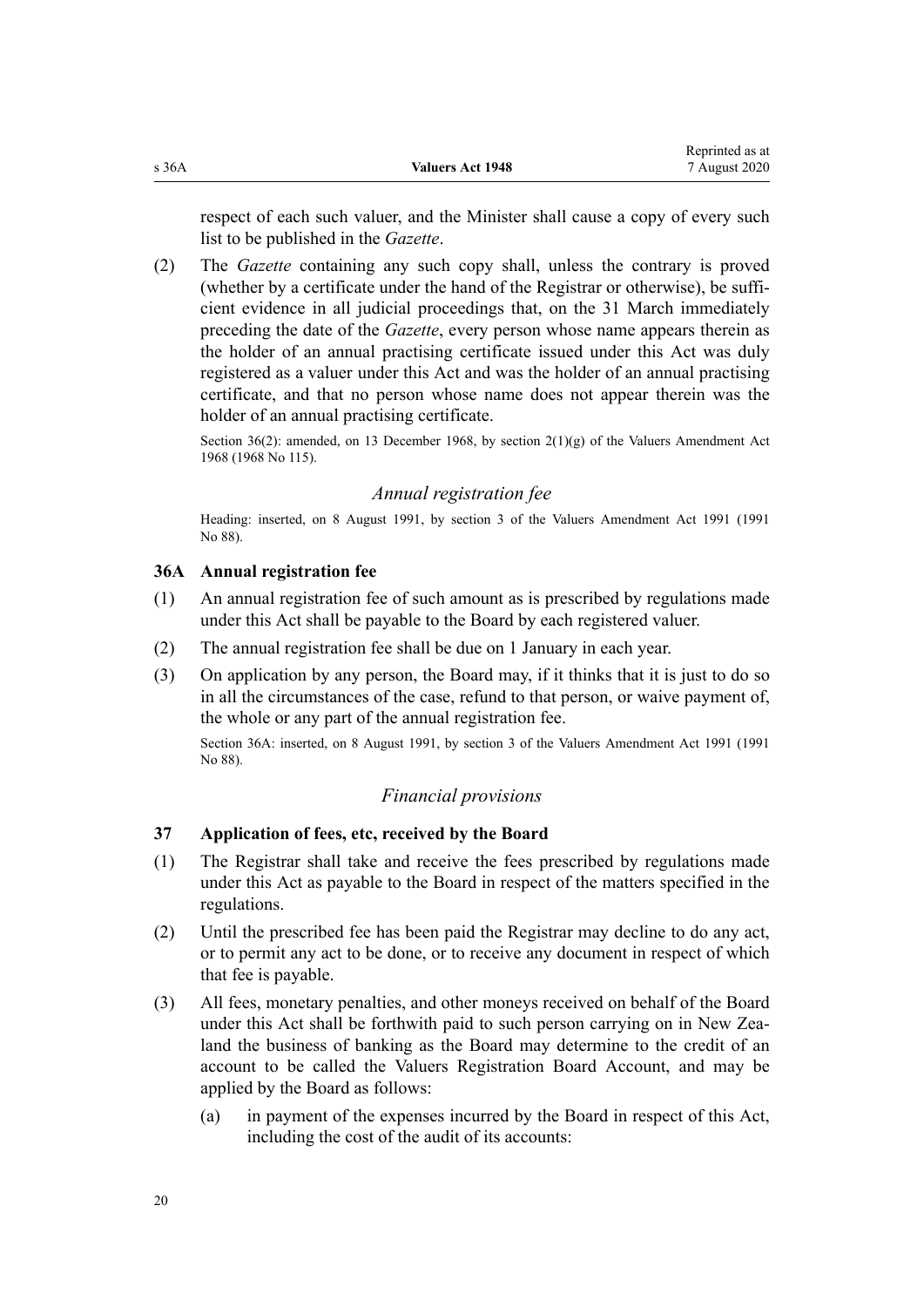- Act to members of the Board:
- (bb) in the making of grants for educational purposes which in the opinion of the Board will be of benefit to the profession of land valuing:
- (c) otherwise for the payment of any expenditure lawfully incurred by the Board.
- (3A) The Board may from time to time compile and publish any land valuation data that in its opinion will be of benefit to the profession of land valuation, and may incur expenditure and make charges in relation thereto.
- (4) All cheques drawn on the Valuers Registration Board Account shall be signed, and all negotiable and other instruments requiring endorsement shall be endorsed, by any 2 of such members of the Board as are nominated for the purpose or by one such member and the Registrar:

provided that cheques for payment into the Valuers Registration Board Account may be endorsed by any one of such members of the Board as aforesaid alone or by the Registrar alone.

- (5) No cheque shall be drawn on the Valuers Registration Board Account, and no moneys of the Board shall be expended except pursuant to a resolution of the Board approving the payment and the amount thereof, but no banker or other person to whom a cheque duly signed as aforesaid is presented shall be concerned to inquire whether any such resolution has been passed.
- (6) The accounts of the Board shall comprise a statement of financial position showing the financial position of the Board at 31 December in every year, together with a statement of income and expenditure and an itemised cash summary both covering the year ended on that date.
- (7) The Board may from time to time, as it thinks fit, invest any moneys not for the time being required for any of the purposes mentioned in the last preceding subsection by depositing them with any bank or other institution authorised to receive moneys on deposit.
- (8) The Board is a public entity as defined in [section 4](http://legislation.govt.nz/pdflink.aspx?id=DLM88548) of the Public Audit Act 2001 and, in accordance with that Act, the Auditor-General is its auditor.

Section 37(3): amended, on 30 June 1995, pursuant to [section 2\(2\)](http://legislation.govt.nz/pdflink.aspx?id=DLM366890) of the Banking Act Repeal Act 1995 (1995 No 32).

Section 37(3)(bb): inserted, on 24 September 1959, by section 3 of the Valuers Amendment Act 1959 (1959 No 7).

Section 37(3A): inserted, on 13 December 1968, by section 3 of the Valuers Amendment Act 1968 (1968 No 115).

Section 37(6): amended, on 1 October 1997, pursuant to [section 6\(1\)](http://legislation.govt.nz/pdflink.aspx?id=DLM408960) of the Financial Reporting Amendment Act 1997 (1997 No 17).

Section 37(7): amended, on 1 April 1987, by section 11(1) of the State-Owned Enterprises Amendment Act 1987 (1987 No 117).

Section 37(8): replaced, on 1 July 2001, by [section 53](http://legislation.govt.nz/pdflink.aspx?id=DLM88957) of the Public Audit Act 2001 (2001 No 10).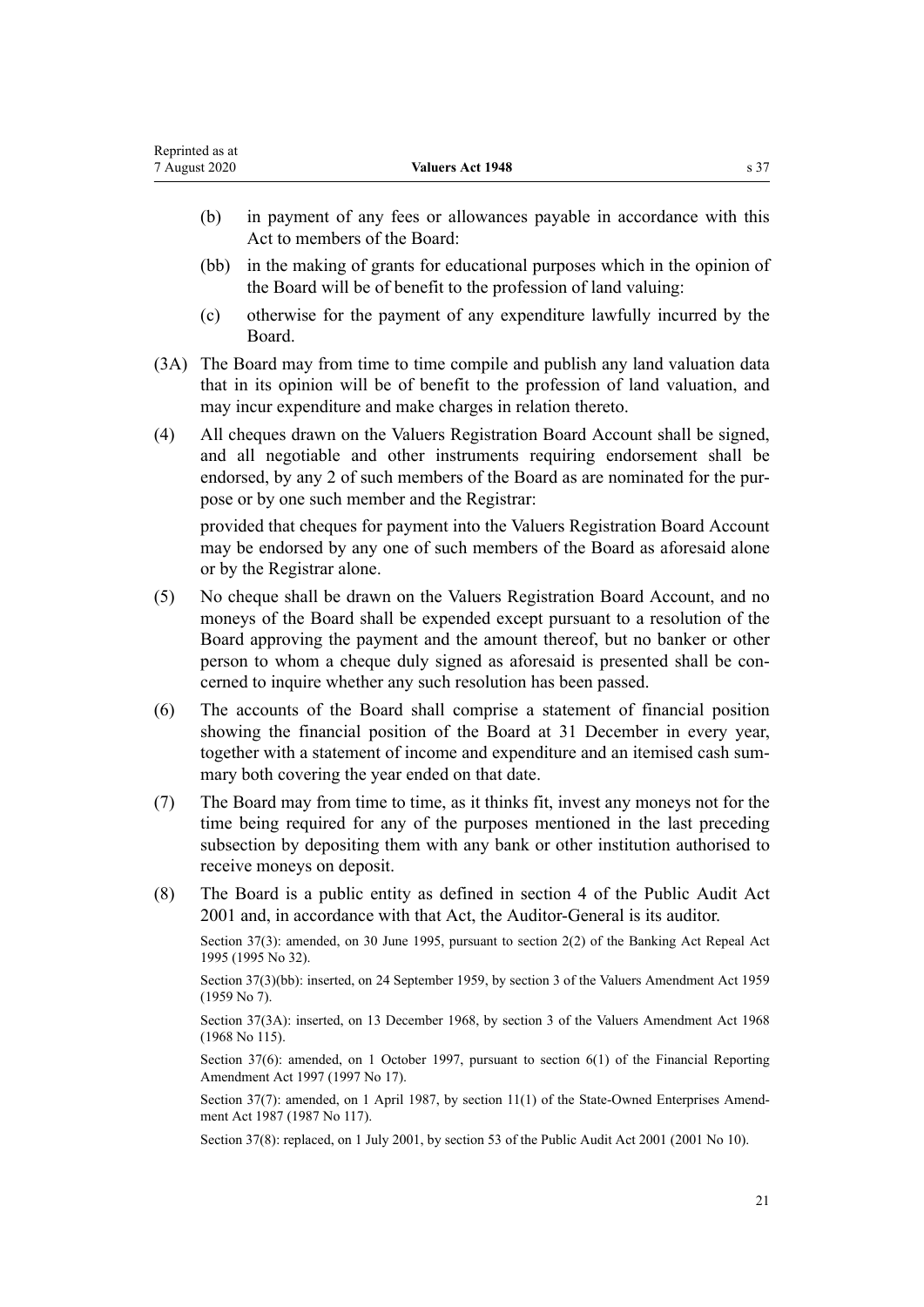# <span id="page-21-0"></span>**37A Board to reimburse Land Information New Zealand and other government agencies for expenditure incurred in relation to this Act**

- (1) The Board shall from time to time pay to Land Information New Zealand, out of the money of the Board, such sums as may be required to reimburse Land Information New Zealand for all costs incurred by Land Information New Zealand in connection with the exercise or performance, by the Valuer-General or by any other officer of Land Information New Zealand, of any of the powers, duties, and functions conferred or imposed on the Valuer-General by or pursuant to this Act.
- (2) The Board shall from time to time pay to any government agency, out of the money of the Board, such sums as may be required to reimburse the agency for all costs incurred by the agency in connection with the exercise or performance, by any officer of the agency, of any of the powers, duties, and functions conferred or imposed on the Registrar by or pursuant to this Act.
- (3) Without limiting the generality of subsection (1) or subsection (2), the costs referred to in subsection (2) include—
	- (a) an amount equal to that proportion of the salary and allowances payable to or in respect of an officer of the agency as is fairly attributable to the time spent by that officer in exercising or performing any of the powers, duties, and functions referred to in subsection (2):
	- (b) any travel or accommodation expenses incurred by or on behalf of the agency in connection with the exercise or performance, by any officer of the agency, of any of the powers, duties, and functions referred to in subsection (2):
	- (c) the cost of any secretarial, clerical, or other administrative services provided by the agency in connection with the exercise or performance, by any officer of the agency, of any of the powers, duties, and functions referred to in subsection (2).
- (4) If any question arises as to the amount to be paid by the Board under this section in any financial year, it shall be determined by the Minister, whose decision shall be final.

Section 37A: inserted, on 8 August 1991, by section 4 of the Valuers Amendment Act 1991 (1991 No 88).

Section 37A heading: amended, on 1 July 1998, pursuant to [section 54\(1\)](http://legislation.govt.nz/pdflink.aspx?id=DLM427717) of the Rating Valuations Act 1998 (1998 No 69).

Section 37A(1): amended, on 1 July 1998, by [section 54\(1\)](http://legislation.govt.nz/pdflink.aspx?id=DLM427717) of the Rating Valuations Act 1998 (1998 No 69).

## **38 Fees payable to Institute**

(1) The secretary of the Institute shall take and receive the fees prescribed by the rules of the Institute as payable to the Institute in respect of the matters specified in the rules.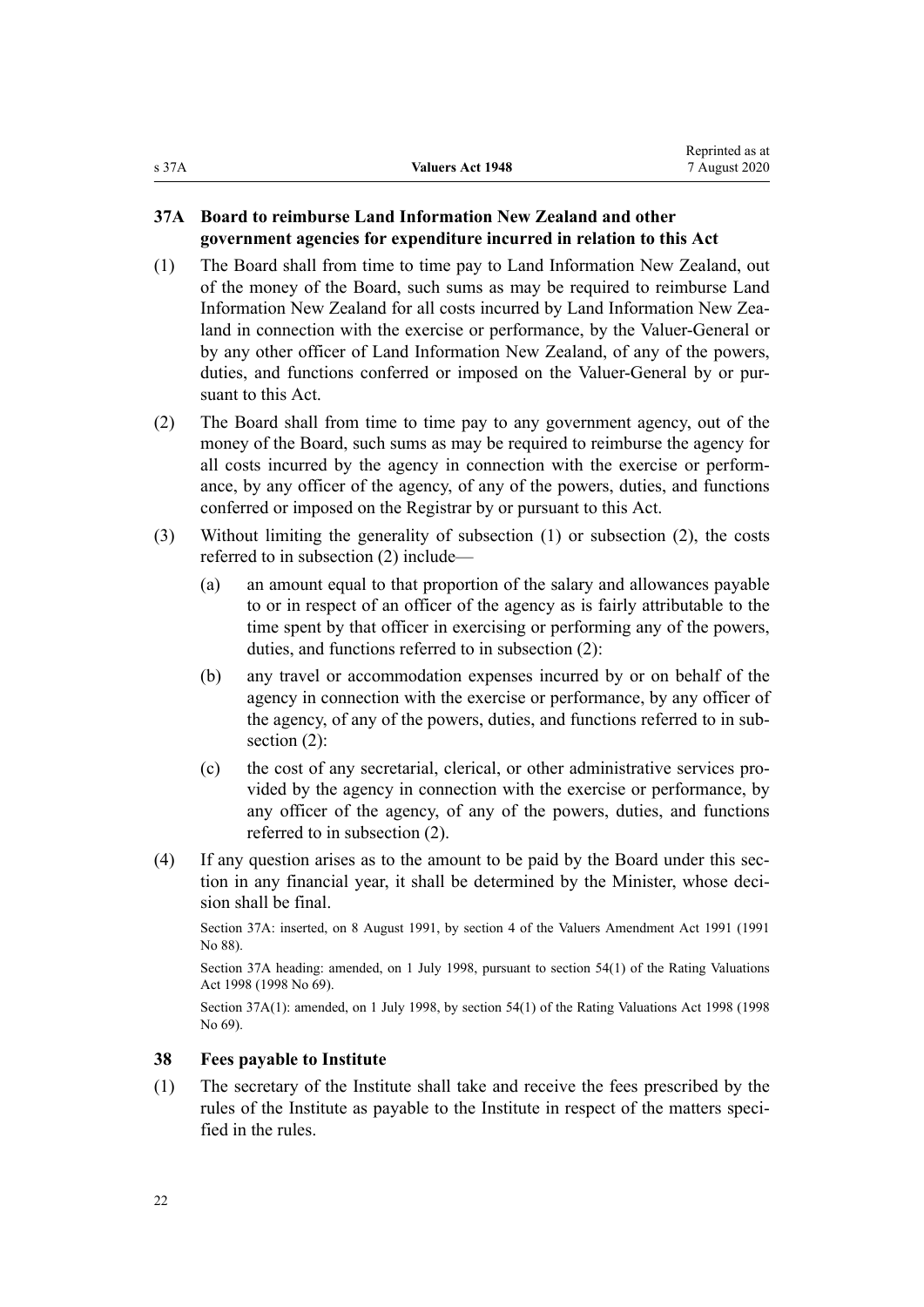<span id="page-22-0"></span>

| Reprinted as at |                         |                 |
|-----------------|-------------------------|-----------------|
| 7 August 2020   | <b>Valuers Act 1948</b> | s <sub>42</sub> |

(2) Until the prescribed fee has been paid the secretary of the Institute may decline to do any act, or to permit any act to be done, or to receive any document in respect of which that fee is payable.

### **39 Institute to contribute to Board's funds**

- (1) The Council shall from time to time pay to the Board out of the moneys of the Institute such sums as may, with the moneys of the Board, be required for payment of the expenditure lawfully incurred by the Board at any time.
- (2) If any question arises as to the amount to be paid by the Institute under this section in any financial year it shall be determined by the Minister, whose decision shall be final.

### **39A Unauthorised expenditure**

The Board may, in any financial year, expend out of its funds for purposes not authorised by any provision of this Act or by any other Act any sum or sums not amounting in the whole to more than \$200.

Section 39A: inserted, on 8 November 1974, by section 3 of the Valuers Amendment Act 1974 (1974 No 127).

### *Miscellaneous*

### **40 Certificate by Registrar to be evidence of registration, etc**

A certificate under the hand of the Registrar to the effect that any person was or was not registered as a valuer under this Act at any time or during any period specified in the certificate, or as to any entry in the register of Valuers or as to any act or proceeding of the Board, shall, until the contrary is proved, be sufficient evidence of the matters therein specified.

### **41 Registrar to notify Institute of entries in register**

As soon as practicable after the entry in the register of any person's name, or after the removal of any person's name therefrom, or after the suspension of any registration, the Registrar shall give notice in writing to the Institute of the entry, removal, or suspension, as the case may be, together with all relevant particulars.

### **42 Improper use of words, initials, etc, implying registration or membership of Institute**

- (1) Every person commits an offence against this Act who, not being registered under this Act, uses or causes or permits to be used any written words, titles, or initials, or any abbreviation of any words, titles, or initials, which are intended to cause or may reasonably cause any person to believe that he is registered under this Act.
- (2) Every person commits an offence against this Act who, not being a member of the Institute, uses or causes or permits to be used any written words, titles, or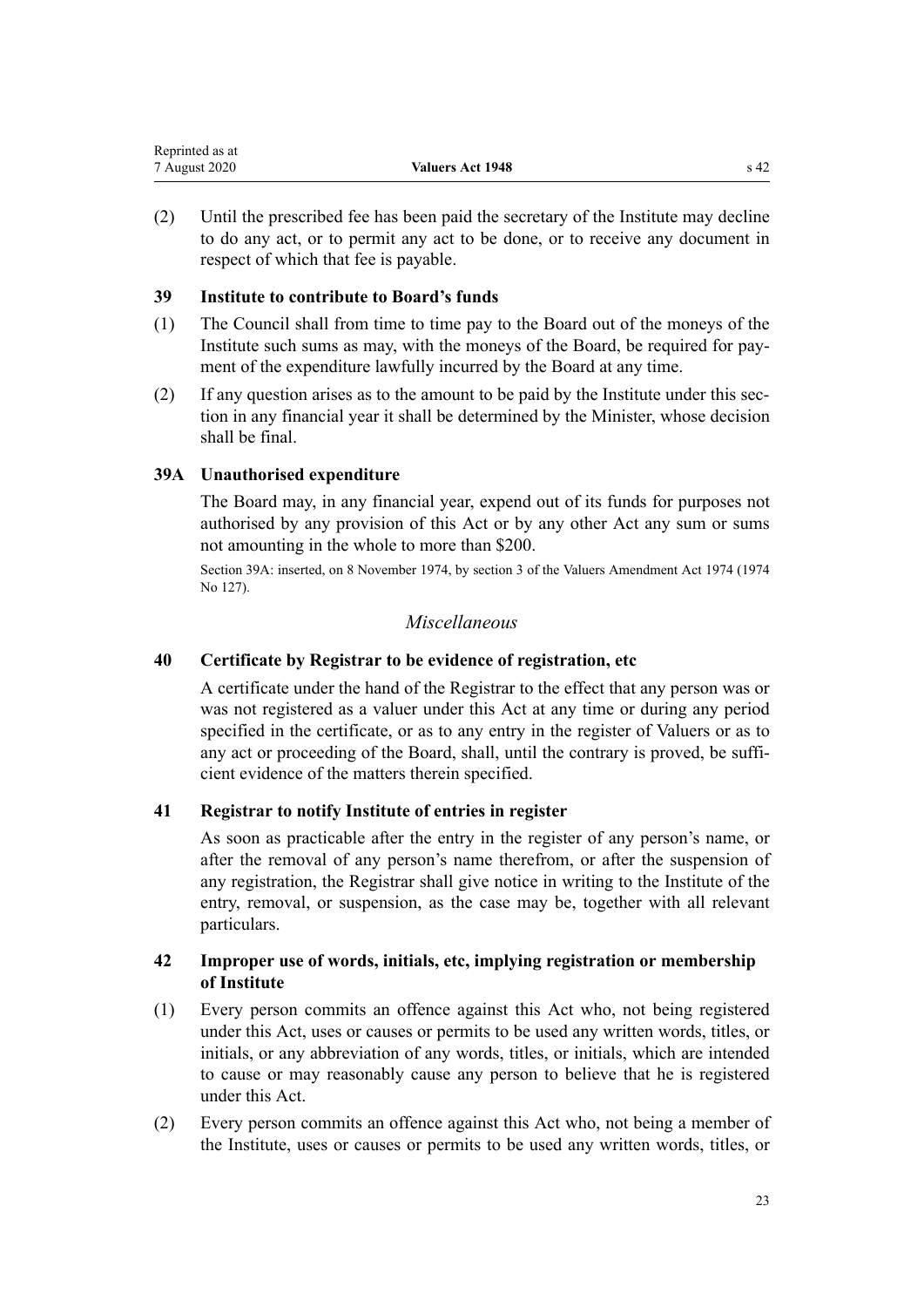<span id="page-23-0"></span>initials, or any abbreviation of any words, titles, or initials which are intended to cause or may reasonably cause any person to believe that he is a member of the Institute.

(3) Nothing in this section shall prevent or be deemed to prevent any person from being employed as a valuer or from using in connection with his occupation the word valuer.

## **43 Offences**

Every person who commits an offence against this Act shall, where no other penalty for that offence is provided elsewhere in this Act, be liable on conviction to a fine not exceeding \$500, and, where the offence is a continuing one, to a further fine not exceeding \$50 for every day during which the offence continues.

Section 43: amended, on 1 July 2013, by [section 413](http://legislation.govt.nz/pdflink.aspx?id=DLM3360714) of the Criminal Procedure Act 2011 (2011 No 81).

Section 43: amended, on 23 December 1977, by section 3(a) of the Valuers Amendment Act 1977 (1977 No 181).

Section 43: amended, on 23 December 1977, by section 3(b) of the Valuers Amendment Act 1977 (1977 No 181).

### **44 Regulations**

- (1) The Governor-General may from time to time, by Order in Council, make all such regulations as may in his opinion be necessary or expedient for giving full effect to the provisions of this Act and for the due administration thereof.
- (2) Without limiting the general power hereinbefore conferred, it is hereby declared that regulations may be made under this section for all or any of the following purposes:
	- (a) prescribing the form of and the method of keeping the Register of Valuers, and providing for the issue of annual practising certificates:
	- (b) prescribing the forms of applications, certificates, and other documents required under this Act:
	- (c) prescribing the fees payable in respect of examinations and of registration under this Act and in respect of the restoration of names after their removal from the register and in respect of any other alteration of or addition to the register; and also prescribing fees for the issue of certificates of registration, annual practising certificates, and other certificates, and for copies of certificates, and for inspections of the register:
	- (ca) prescribing the annual registration fee payable under [section 36A](#page-19-0), including different fees for different classes of registered valuer; and exempting any class or classes of registered valuer from liability to pay any such fee: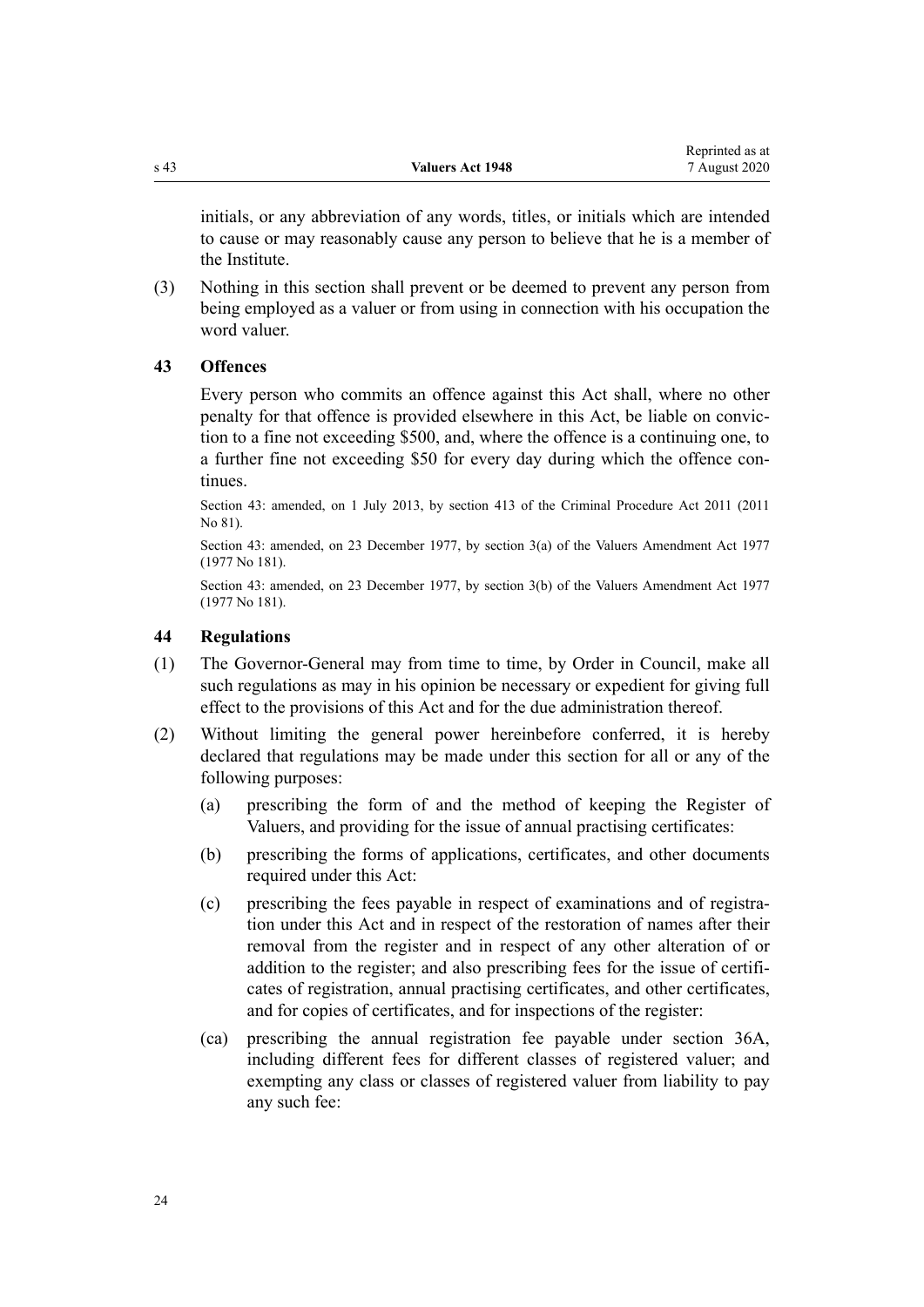- (d) prescribing the subject matter of examinations to be conducted by or on behalf of the Board, the standards required to be attained by successful candidates, and the times when examinations will be held:
- (e) regulating the procedure of the Board:
- (f) providing such other matters as may be necessary for the efficient discharge by the Board of its duties and functions under this Act:
- (g) providing for the appointment of assessors and regulating the conduct of appeals under [section 34:](#page-17-0)
- (h) providing for the taxation or review by the Council or a committee thereof or by a District Court Judge of charges made by valuers for work as such:
- (i) prescribing fines, not exceeding \$500, for the breach of any regulation made under this section.
- (3) *[Repealed]*

Section 44(2)(ca): inserted, on 8 August 1991, by section 5 of the Valuers Amendment Act 1991 (1991 No 88).

Section 44(2)(h): amended, on 1 April 1980, pursuant to [section 18\(2\)](http://legislation.govt.nz/pdflink.aspx?id=DLM35085) of the District Courts Amendment Act 1979 (1979 No 125).

Section 44(2)(i): amended, on 23 December 1977, by section 3(c) of the Valuers Amendment Act 1977 (1977 No 181).

Section 44(3): repealed, on 19 December 1989, by [section 11](http://legislation.govt.nz/pdflink.aspx?id=DLM195558) of the Regulations (Disallowance) Act 1989 (1989 No 143).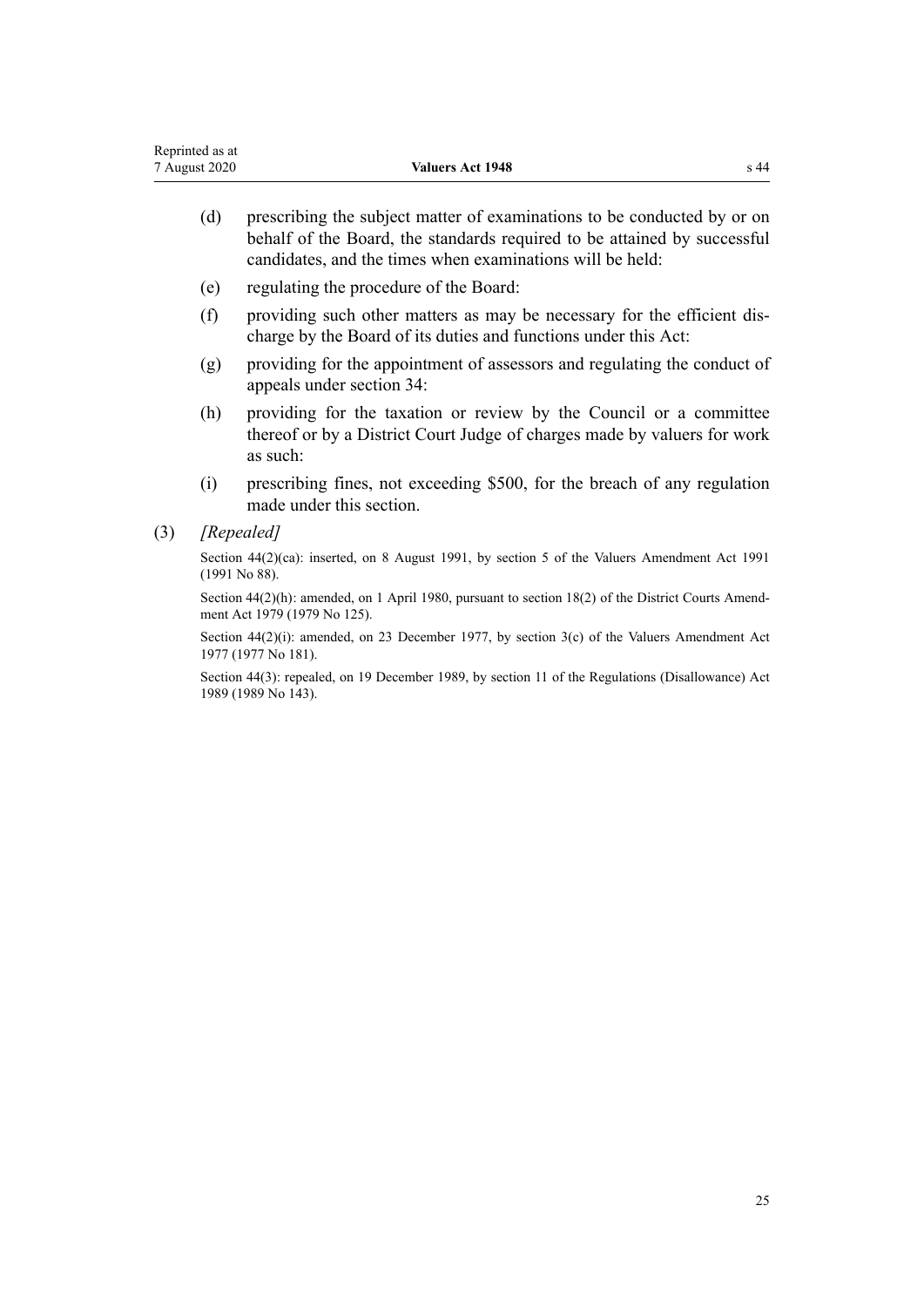#### **Reprints notes**

#### *1 General*

This is a reprint of the Valuers Act 1948 that incorporates all the amendments to that Act as at the date of the last amendment to it.

#### *2 Legal status*

Reprints are presumed to correctly state, as at the date of the reprint, the law enacted by the principal enactment and by any amendments to that enactment. [Section 18](http://legislation.govt.nz/pdflink.aspx?id=DLM2998516) of the Legislation Act 2012 provides that this reprint, published in electronic form, has the status of an official version under [section 17](http://legislation.govt.nz/pdflink.aspx?id=DLM2998515) of that Act. A printed version of the reprint produced directly from this official electronic version also has official status.

#### *3 Editorial and format changes*

Editorial and format changes to reprints are made using the powers under [sec](http://legislation.govt.nz/pdflink.aspx?id=DLM2998532)[tions 24 to 26](http://legislation.govt.nz/pdflink.aspx?id=DLM2998532) of the Legislation Act 2012. See also [http://www.pco.parlia](http://www.pco.parliament.govt.nz/editorial-conventions/)[ment.govt.nz/editorial-conventions/](http://www.pco.parliament.govt.nz/editorial-conventions/).

#### *4 Amendments incorporated in this reprint*

Public Service Act 2020 (2020 No 40): [section 135](http://legislation.govt.nz/pdflink.aspx?id=LMS176959) Criminal Procedure Act 2011 (2011 No 81): [section 413](http://legislation.govt.nz/pdflink.aspx?id=DLM3360714) [Valuers Amendment Act 2005](http://legislation.govt.nz/pdflink.aspx?id=DLM362655) (2005 No 117) Public Audit Act 2001 (2001 No 10): [section 53](http://legislation.govt.nz/pdflink.aspx?id=DLM88957) Rating Valuations Act 1998 (1998 No 69): [section 54\(1\)](http://legislation.govt.nz/pdflink.aspx?id=DLM427717) [Valuers Amendment Act 1997](http://legislation.govt.nz/pdflink.aspx?id=DLM410741) (1997 No 55) Financial Reporting Amendment Act 1997 (1997 No 17): [section 6\(1\)](http://legislation.govt.nz/pdflink.aspx?id=DLM408960) Banking Act Repeal Act 1995 (1995 No 32): [section 2\(2\)](http://legislation.govt.nz/pdflink.aspx?id=DLM366890) Valuers Amendment Act 1994 (1994 No 65) Valuers Amendment Act 1991 (1991 No 88) Regulations (Disallowance) Act 1989 (1989 No 143): [section 11](http://legislation.govt.nz/pdflink.aspx?id=DLM195558) State-Owned Enterprises Amendment Act 1987 (1987 No 117): section 11(1) Valuers Amendment Act 1983 (1983 No 99) Valuers Amendment Act 1981 (1981 No 102) Valuers Amendment Act 1980 (1980 No 150) District Courts Amendment Act 1979 (1979 No 125): [section 18\(2\)](http://legislation.govt.nz/pdflink.aspx?id=DLM35085) Valuers Amendment Act 1977 (1977 No 181) Valuers Amendment Act 1974 (1974 No 127) Valuers Amendment Act 1968 (1968 No 115) Valuers Amendment Act 1959 (1959 No 7) Fees and Travelling Allowances Act 1951 (1951 No 79): [section 10\(1\)](http://legislation.govt.nz/pdflink.aspx?id=DLM264982)